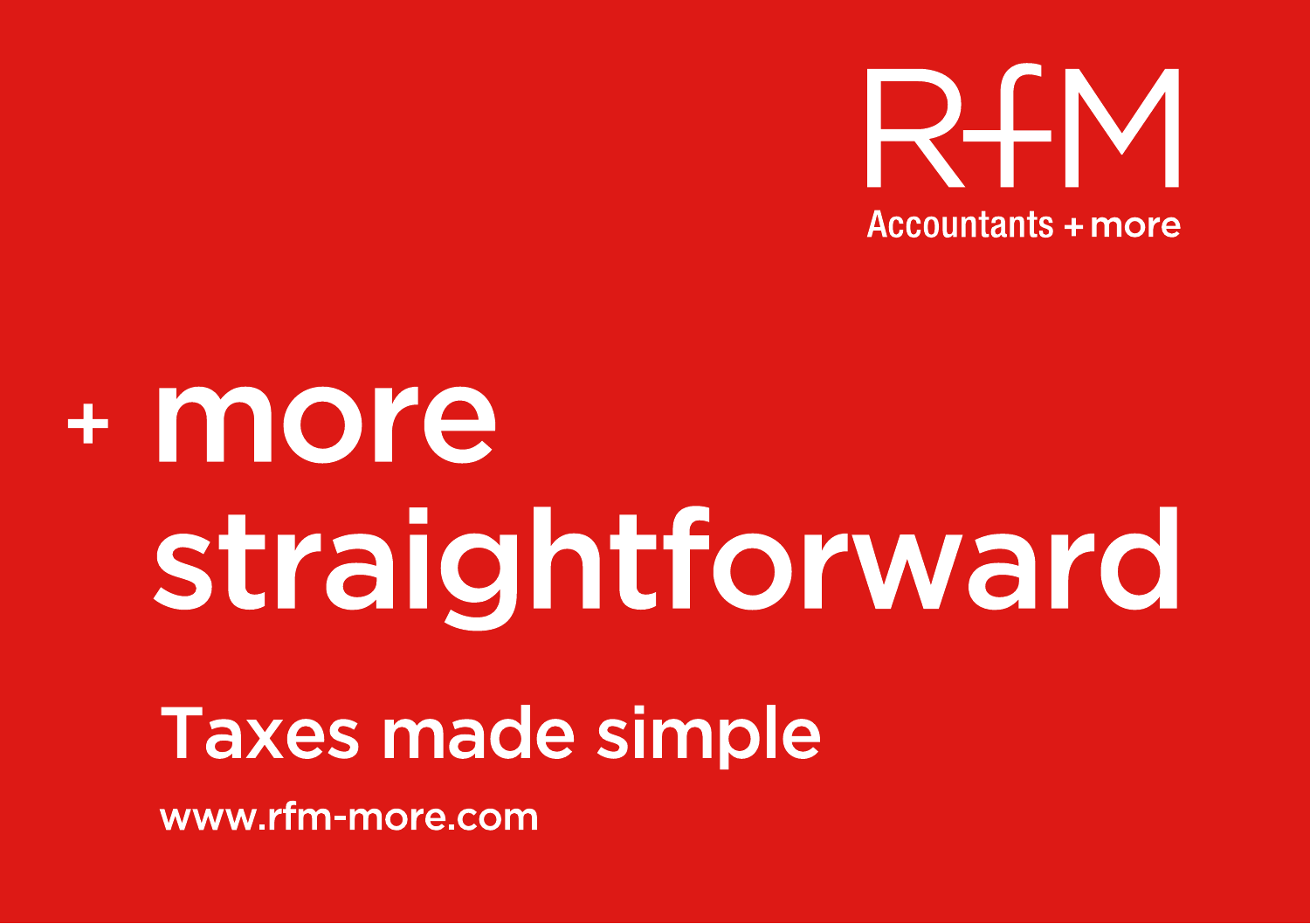## Taxes made easy clear and concise tax guide 2015/16

Practical tax tips to guide you through the tax system and help you plan to minimise your liability. Please use this guide to identify areas where you could take action, then contact us for advice and to discuss the most appropriate way forward.



## **Contents**

| <b>A</b> few essentials<br>2   |  |
|--------------------------------|--|
| Introduction                   |  |
| Self assessment (SA) timetable |  |

#### **Family matters**

Married couples Transferable Tax Allowance Children High Income Child Benefit **Charge** Same-sex couples What about unmarried partners? A word of warning

#### **Working for others 8**

The tax code **Benefits** Expense payments

#### **Running a business 11**

Choosing a business structure The tax regime Capital allowances Paying the tax Employer obligations

**Companies** Income shifting Value Added Tax (VAT) and your business

### **Tax and your investments 17**

**Pensions** Tax free savings Other tax efficient investments

**Property matters 19** Buy to let Main residence

#### **Disposals and capital gains tax 21** Entrepreneurs' Relief

## **Preserving the inheritance 22**

Key features So what's the problem? Mitigating the liability Make a Will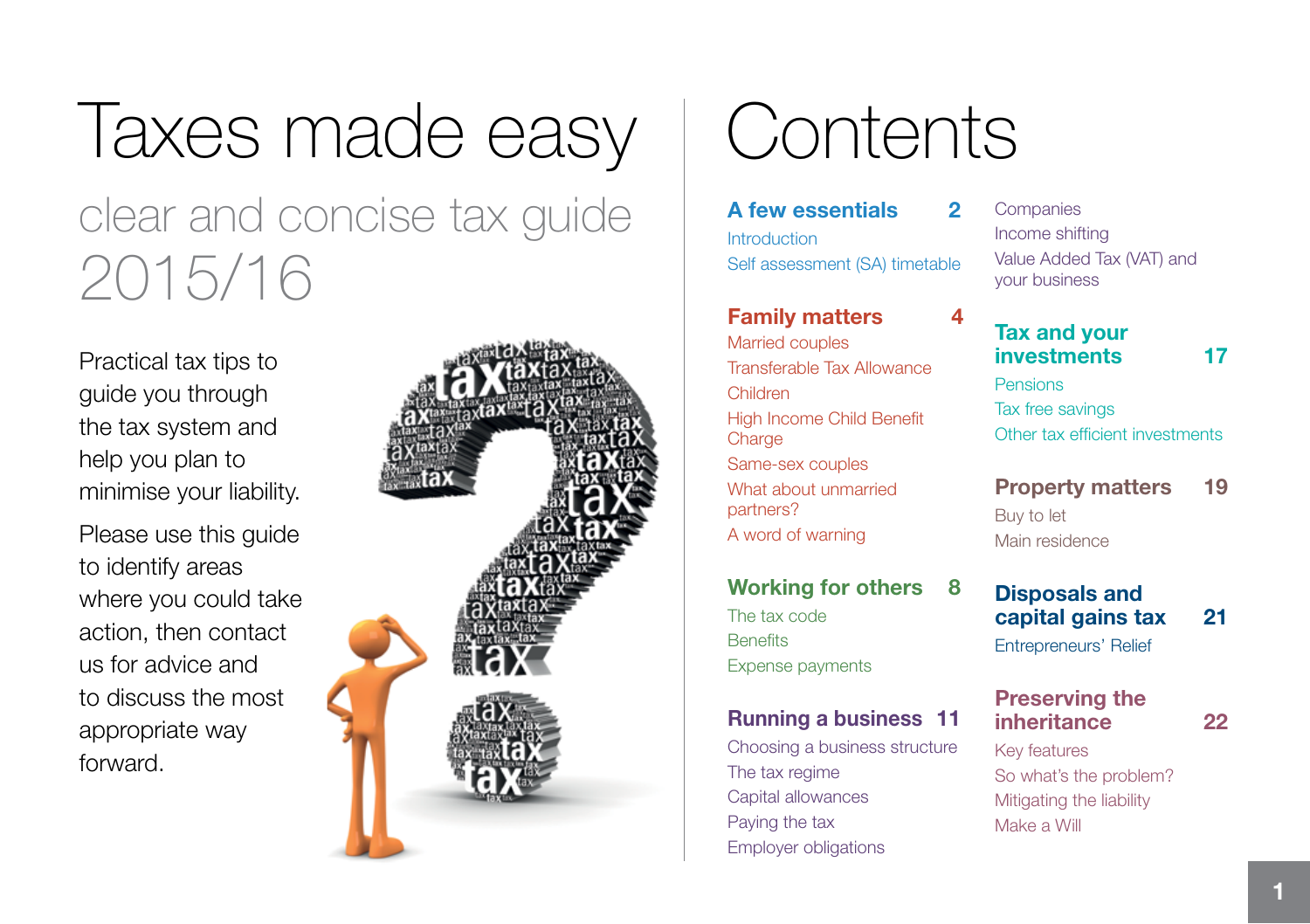## A few essentials

## **Introduction**

In the UK the greater bulk of income tax which flows into the Exchequer does so by deduction at source. The tax is taken from income before it is paid to the taxpayer and most of this happens by way of Pay-As-You-Earn (PAYE). This collection system will no doubt be familiar to almost everyone who is in employment and also to those who receive pensions.

Most other income tax collected at source currently comes from deductions made by banks or building societies from interest paid to savers. Many of us, including children, the retired and working people, will have savings accounts of one sort or another and many might also have shares from which income arises in the form of dividends. These too are treated as having suffered income tax at source.

As these circumstances cover the overwhelming majority of individuals, more than 80% of the population will have little or no regular contact with HM Revenue and Customs (HMRC), the organisation that administers and regulates all taxes in the UK.

Over 10 million taxpayers have something more than just a regular income taxed under PAYE and interest on savings. Instead they might have income from their own business or receive rent from a property. Alternatively, it may be that their income is significant enough to attract higher or additional rate tax so that the tax deducted at source on their savings income is insufficient. These taxpayers may be asked to complete a self assessment return each year and then they will have direct contact with HMRC.

## Practical Tip

If you are not asked to complete a tax return, it remains your responsibility to advise HMRC if there is a new source of untaxed income, a capital profit that could lead to a tax liability or you are subject to the high income child benefit charge. Please contact us for further advice if this affects you.

Income tax is not the only means by which the government relieves us of our hard earned cash. You may own assets such as a precious antique, a second home or shares. If such an asset is sold, the chances are that a profit will arise and this may give rise to a liability to capital gains tax.

Details of any capital gains may have to be included on the self assessment return.

Inheritance tax may be payable on the assets that you give to others in your lifetime or leave behind when you die. At one time very few individuals had to worry about this tax.

House price increases over the last two to three decades have changed this and many more estates have now become liable so you may need to consider some planning to minimise this tax.

Many of those in business have to understand the principles of Value Added Tax (VAT) because they will have to act as an unpaid collector of this tax. In addition, those who run their business through a limited company need to know about corporation tax which taxes a company's profits. Employing others in your business brings further obligations with recent changes to PAYE reporting with the introduction of Real Time Information (RTI) and the roll out of Pensions Auto Enrolment. We consider these issues later in this guide.

## Practical Tip

Remember to keep all tax related documents such as interest statements, dividend vouchers, pay certificate form P60 etc. Place everything in a folder through the year as it is received. Then you can simply hand this to us when we need to prepare your self assessment return.

HMRC are increasingly emphasising the importance of good records. Failure to maintain adequate records may lead to inaccurate tax returns, which could result in penalties.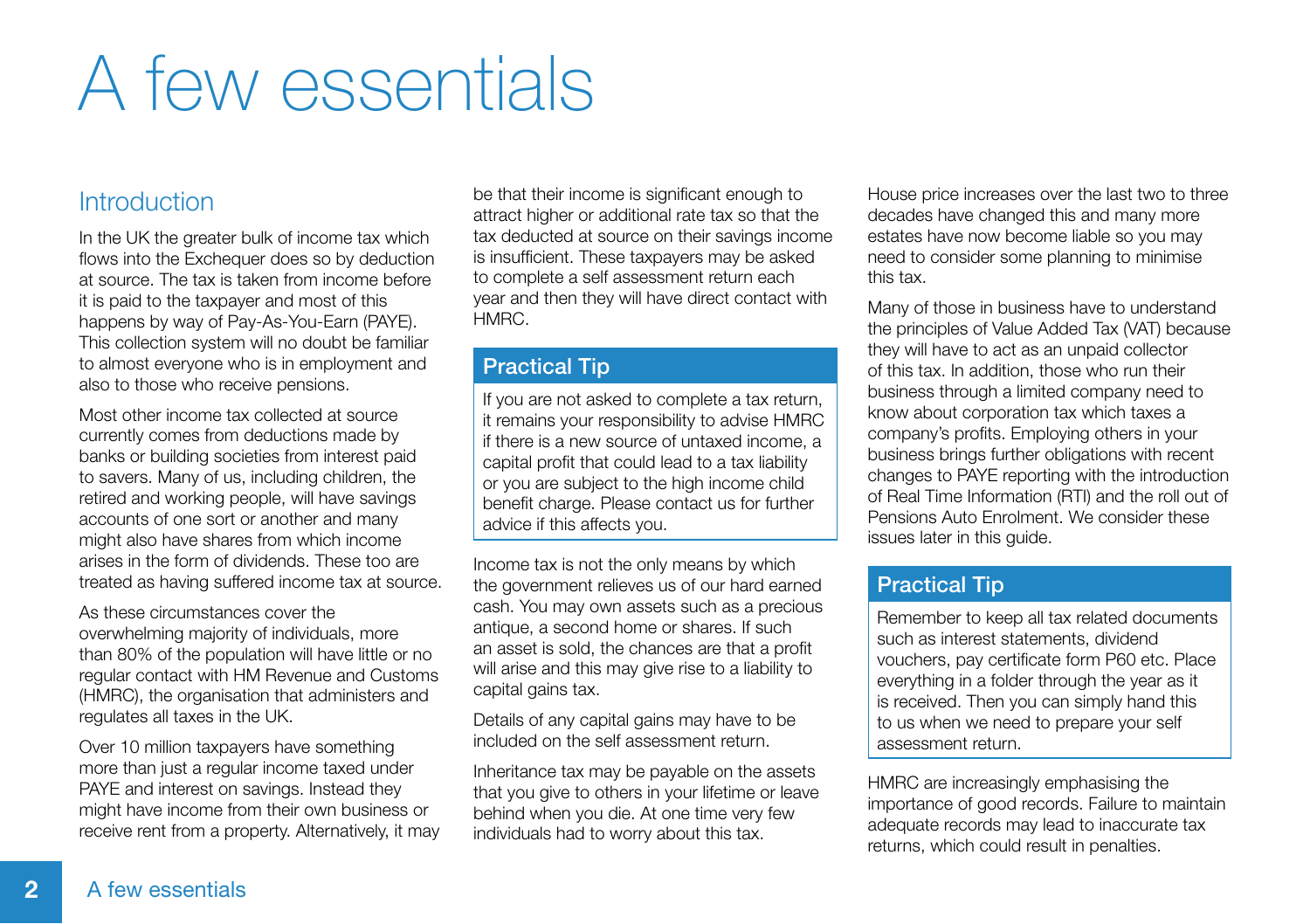This guide is designed to provide you with a simple guide to all of these taxes from seven perspectives - that of the family; the employee; the person running their own business; the taxation of investments; property matters; disposals and capital gains tax and, finally, knowing that nothing is certain except death and taxes, the potential liability on your estate at death.

Please use the guide to help you identify planning opportunities, pitfalls to avoid and areas where you may need to take action and then contact us for further advice.

## Self assessment (SA) timetable

- Income tax and capital gains tax are both assessed for a tax year which runs from 6 April to the following 5 April.
- Shortly after 5 April SA returns or a notice to complete a return are issued by HMRC.
- 31 October following non-electronic returns need to be submitted to HMRC by this date.
- 31 January following final date for submission of the return and all outstanding tax to be paid.
- There is an automatic penalty for late filing of the return of £100.

• Further penalties may be due if the filing of the return is significantly delayed. These may run into hundreds of pounds.

## Practical Tip

The full £100 penalty will always be due if your return is filed late even if there is no tax outstanding. It is therefore essential to submit the return on time either by 31 October (non-electronic) or otherwise by 31 January following the end of the tax year.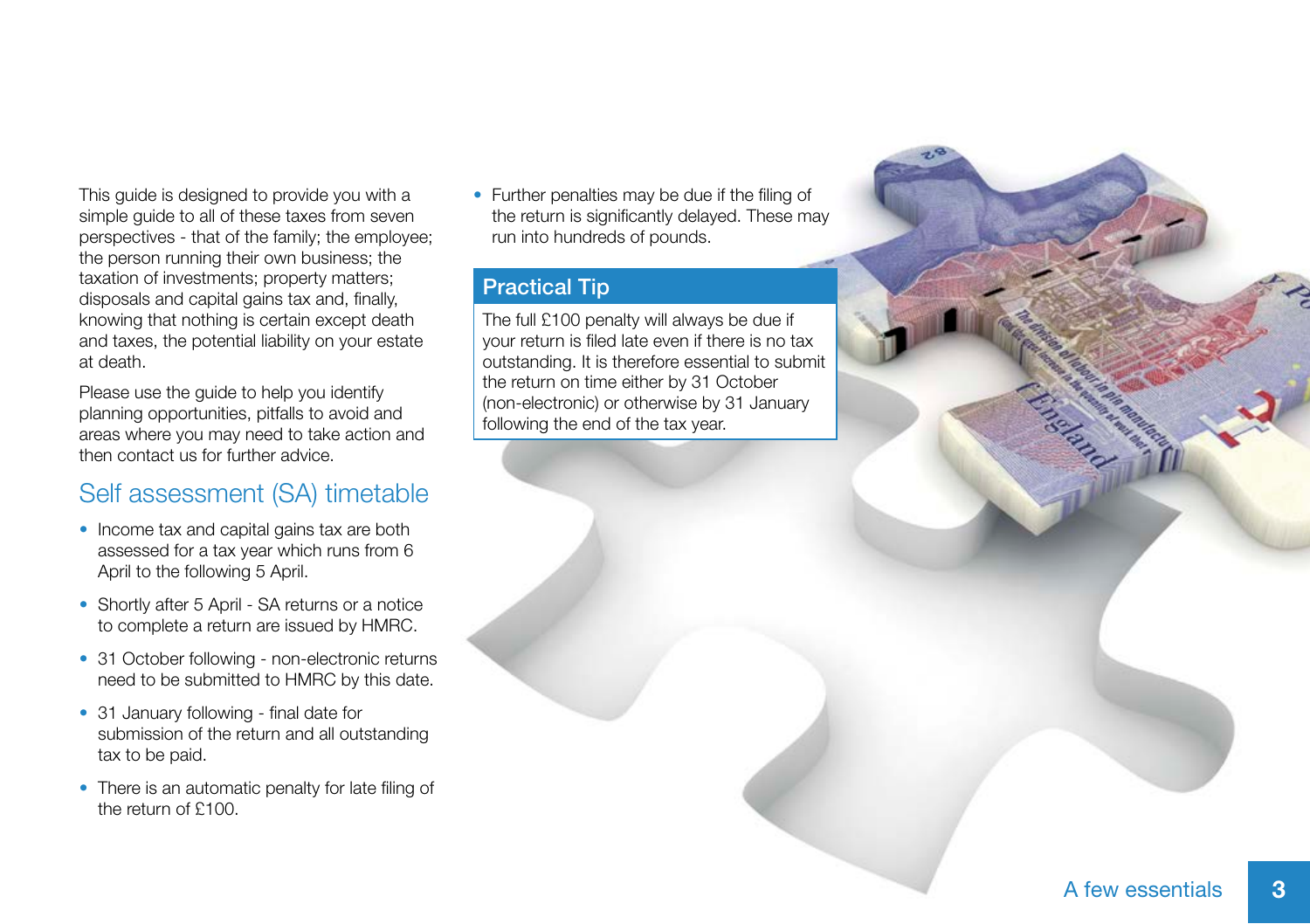## Family matters

## Married couples

The phrase 'spouse' whenever used in this guide includes a registered civil partner.

Spouses are taxed as independent persons, each of whom is responsible for their own tax affairs. In principle all individuals are entitled to a basic personal allowance before any income tax whatsoever is paid. However, some individuals on high incomes may receive a reduced or even no personal allowance. This is explained further below.

The basic 2015/16 personal allowance is £10,600. The tax bands and rates shown opposite are applied to each spouse separately, so that each may have taxable income up to £42,385 before they start to pay higher rate tax. There is no aggregation of income, no sharing of the tax bands and except in limited circumstances detailed later in this section below the basic personal allowance may not be transferred from one spouse to the other.

#### **Losing the personal allowance**

Where an individual's total income exceeds £100,000 the personal allowance is reduced by £1 for every £2 of income in excess of that limit. This means that an individual with total taxable income of £121,200 or more will not be entitled to any personal allowance.

#### Tax Tip

If your income is in the range £100,000 - £121,200 the restriction in your personal allowance is the equivalent of a tax cost of 60%. You may want to consider making or increasing certain payments which are tax deductible to minimise this tax cost.

Examples include pension contributions (which may be subject to restrictions) and charitable donations.

| 2015/16 Income Tax Rates |          |  |
|--------------------------|----------|--|
| £                        | %        |  |
| $0 - 5,000$              | ∩*       |  |
| $0 - 31.785$             | $20**$   |  |
| 31,786-150,000           | $4()***$ |  |
| Over 150,000             |          |  |

 \* Only applicable to savings income. The 0% rate is not available if

taxable non-savings income exceeds £5,000.

\*\* 10% on dividends

\*\*\* 32.5% on dividends

\*\*\*\* 37.5% on dividends

Other income taxed first, then savings income and finally dividends.

#### **Tax rates**

For 2015/16 the basic, higher and additional rates of tax remain unchanged at 20%, 40% and 45% respectively.

A 0% rate band is available for savings income in circumstances where an individual has taxable earned income of less than £5,000.

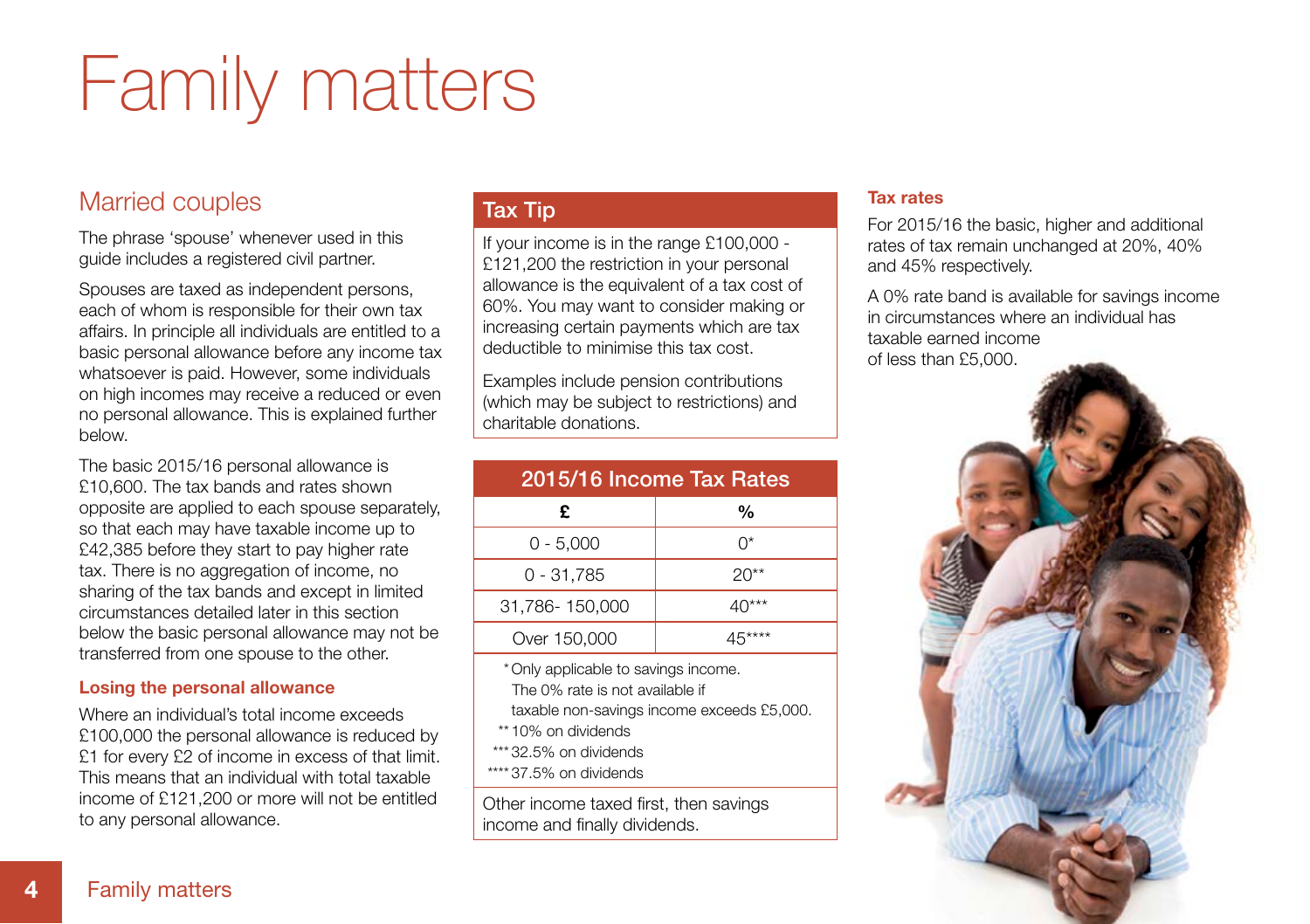## Tax Tip

This will increase the number of savers who are not required to pay tax on savings income, such as bank or building society interest. Eligible savers can register to receive their interest gross using a form R85.

The increase will also provide a useful tax break for director-shareholders who extract their share of profits from a company by taking a low salary and the balance in dividends. This is because dividends are taxed after savings income and thus are not included in the individual's 'taxable non-savings income'.

#### **Tax rates for 2016/17**

A new Personal Savings Allowance will remove some savings income from income tax, up to £1,000 of a basic rate taxpayer's savings income and up to £500 of a higher rate taxpayer's income.

Also the dividend tax credit, which is currently 10% of the grossed dividend, will be abolished and a new Dividend Tax Allowance of £5,000 a year will be introduced. The new rates of tax on dividend income above the allowance will be 7.5% for basic rate taxpayers, 32.5% for higher rate taxpayers and 38.1% for additional rate taxpayers.

#### **Minimising the tax bill**

It follows from the basic rules set out above that tax is minimised if spouses equalise, as far as possible, their income so that all personal allowances are fully utilised and higher/ additional rates of tax are minimised.

### Example

In 2015/16 Ian and Angela have savings income of £100,000 and no other income.

If this is split equally between them, the total tax bill for the couple is £16,806. If only one spouse has income of £100,000 and the other has nothing, the total tax bill leaps to £28,403 - an additional £11,597!

## Tax Tip

If you are feeling charitable, remember that a donation to charity under the Gift Aid scheme benefits from tax relief. It makes sense for a higher rate/additional rate taxpayer spouse to make such donations so that they can benefit from the extra tax relief.

Alternatively, in some circumstances, donations can be carried back to attract tax relief in the previous tax year.

## Transferable Tax Allowance

From 6 April 2015 married couples and civil partners may be eligible for a new Transferable Tax Allowance.

The Transferable Tax Allowance will enable spouses and civil partners to transfer a fixed amount of their personal allowance to their spouse. The option to transfer is not available to unmarried couples.

The option to transfer will be available to couples where neither pays tax at the higher or additional rate. If eligible, one partner will be able to transfer 10% of their personal allowance to the other partner which means £1,060 for the 2015/16 tax year.

For those couples where one person does not use all of their personal allowance the benefit will be up to £212 (20% of £1,060).

#### **Jointly owned assets**

Married couples will often own assets in some form of joint ownership. If they do not, then it may be advantageous for tax purposes for transfers to be made to ensure joint ownership.

This can have benefits for income tax, capital gains tax and even inheritance tax.

#### Tax Planning

If you and your spouse are both involved in running a business, income can be equalised if you are equal partners or equal shareholders. Alternatively, if only one of you is involved, the other could be employed even if only to use up their personal allowance.

Where assets are owned in joint names any income is deemed to be shared equally between the spouses. If the actual ownership shares are unequal, income is still deemed to be split equally unless an election is made to split the income in the same proportion as the ownership of the asset.

This does not apply to shares in close companies (almost all small, private, family owned companies will be close companies) where income is always split in the same proportion as the shares are owned.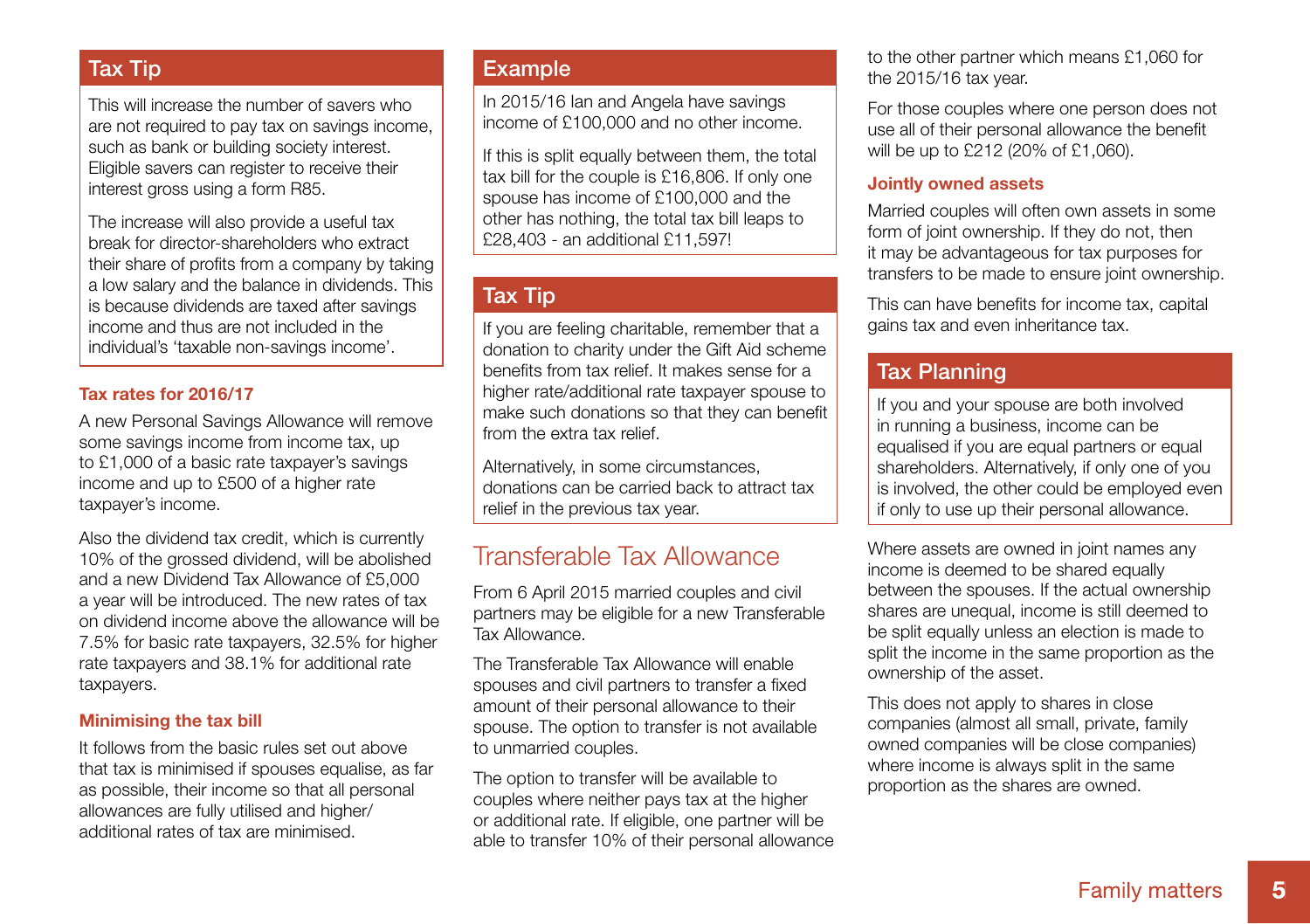#### Example

A buy to let property is owned three quarters by Helen and one quarter by her husband Mark. If no election is made the net rental income on which tax is payable will be split 50:50.

If an election is made the income will be split 75:25. A choice can be made according to which is the most desirable when other income of the spouses is taken into account.

#### **Capital gains tax**

Independent taxation also applies to capital gains tax. Each spouse is entitled to take advantage of the annual exemption of £11,100 before any capital gains tax has to be paid.

This is advantageous where assets are held jointly and then sold as each spouse can use their annual exemption to save tax.

The transfer of assets between spouses is neutral for capital gains tax. This is sometimes done shortly before assets are sold, to minimise tax. Advice should be sought before undertaking such transactions to ensure that all tax aspects have been considered.

Further detail on the operation of this tax is included in the disposals and capital gains tax section of this guide.

#### **Separation**

The breakdown of a marriage will often involve the transfer of assets between spouses. The marriage continues until the divorce is legally finalised but, for transfers of assets to be entirely free of a charge to capital gains tax, the transfer must be made before the end of the tax year in which the separation takes place.

Separation is deemed to happen when the couple cease to live together as man and wife - quite different to the date the divorce is final, which is often much later.

### Example

If a couple cease to live together on 30 April 2015, transfers of assets must generally be made between them by 5 April 2016 for capital gains tax to be avoided.

Conversely, for inheritance tax, transfers that take place before the divorce is final will continue to be exempt.

There is usually neither tax relief on maintenance payments made by one former spouse to another nor on any payments required by the statutory Child Maintenance Service.

## Children

It is often assumed that children are not taxpayers until they achieve some particular age. In fact HMRC will tax a child just as readily as anyone else if the child has sufficient income to make them liable.

#### **Transferring income to children**

Children have their own personal allowances and tax bands. Where their only income is, at best, a few pounds from a paper round or a Saturday job, there may be some scope for transferring income producing assets to the children to use up their personal allowance.

However, such assets should not be provided by a parent, otherwise the income remains taxable on the parent, unless it does not exceed £100 (gross) each tax year.

## Tax Planning

There is nothing to stop you employing your children in the family business so as to take advantage of their personal allowance. There are age restrictions (with some exceptions the minimum age is generally 13 years old) and legal limitations as to the type and duration of the work. It is also essential that payment is only made for actual work carried out for the business and at a reasonable commercial rate.

#### **Children and capital gains**

Children also have their own annual exemption for capital gains tax so that assets transferred to them which have a bias towards capital growth rather than income may prove to be more advantageous.

#### **Repayment claims**

Where children have significant sources of income from which tax has been deducted, such as bank interest or trust income, they will almost certainly be entitled to a repayment. In such cases a repayment claim should be made.

#### **Child Trust Funds (CTFs)**

The availability of new CTFs ceased from January 2011, as did government contributions to the accounts. Existing CTFs however continue to benefit from tax free investment growth. No withdrawals are possible until the child reaches age 18. However, the child's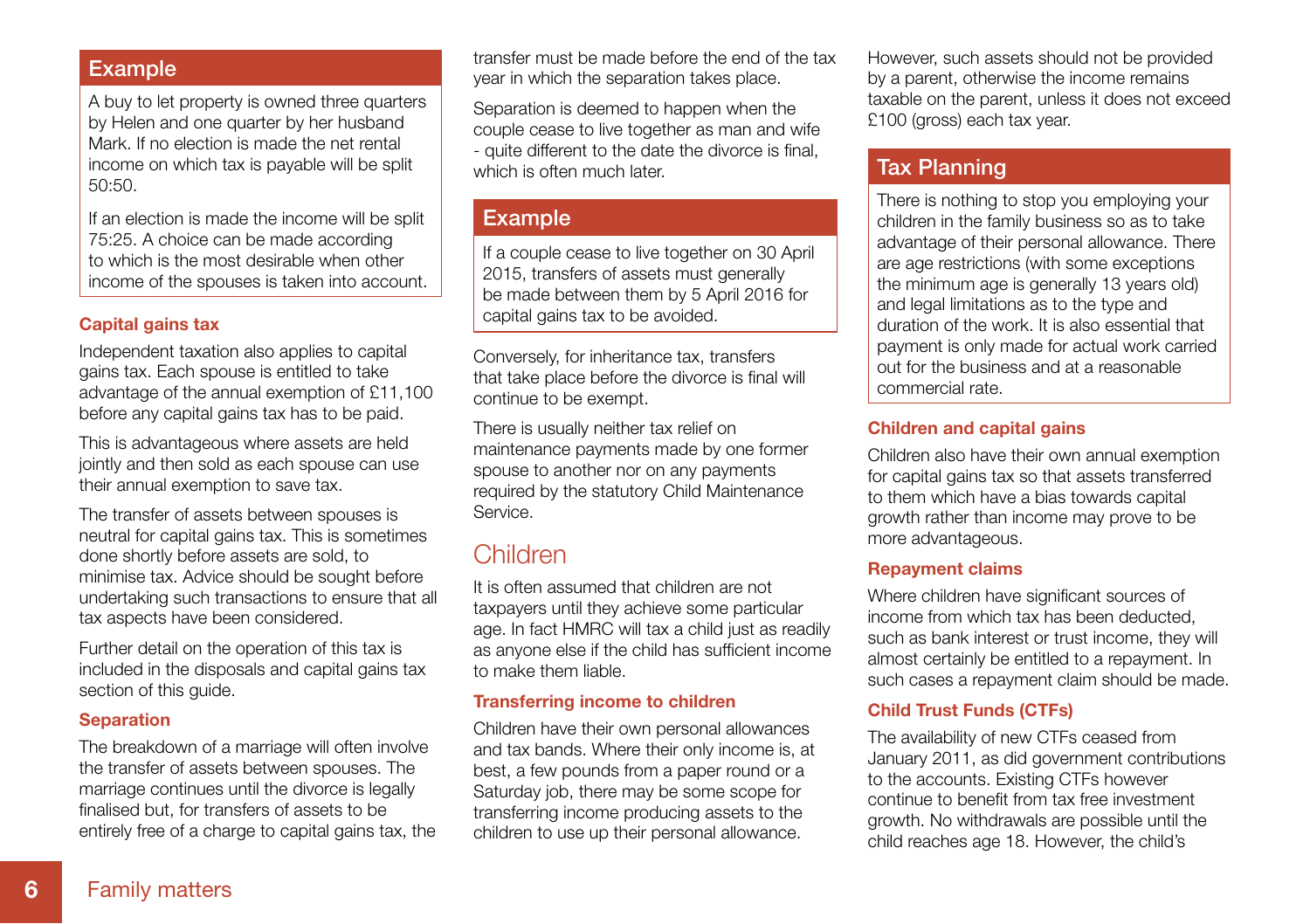friends and family are able to contribute up to the annual limit of £4,080. It is now possible to transfer the investment to a Junior Individual Savings Account.

#### **Junior ISA (JISA)**

A JISA is available for UK resident children under the age of 18 who do not have a CTF account. JISAs are tax advantaged and have many features in common with existing ISAs.

They are available as cash or stocks and share based products but a child can only have one cash JISA and one stocks and shares JISA. The annual investment is limited to £4,080.

## Tax Planning

There are some other limited ways income can be transferred to children tax efficiently such as:

- National Savings Children's Bonds which are tax free.
- Friendly Societies offer 10 year minimum, tax exempt savings plans for children for up to £25 per month.

## High Income Child Benefit Charge

A charge arises on a taxpayer who has adjusted net income over £50,000 in a tax year where either they or their partner are in receipt of Child Benefit for the year. Where both partners have adjusted net income in excess of £50,000 the charge applies to the partner with the higher income.

The income tax charge applies at a rate of 1% of the full Child Benefi t award for each £100 of income between £50,000 and £60,000. The charge on taxpayers with income above £60,000 will be equal to the amount of Child Benefit paid.

Child Benefit claimants are able to elect not to receive Child Benefit if they or their partner do not wish to pay the charge.

Equalising income can help to reduce the charge for some families.

## Example

Phil and Jane have two children and receive £1,770 Child Benefit for 2014/15. Jane has little income. Phil's income is over £60,000 for the 2014/15 tax year. So the tax charge on Phil is £1,770.

For 2015/16 the Child Benefit for two children amounts to £1,789 per annum. Phil expects his adjusted net income to be £55,000. On this basis the tax charge will be £895. This is calculated as £1,789 x 50% (£55,000 -  $£50,000 = £5,000/E100 \times 1\%$ 

If Phil can reduce his income by a further £5,000 no charge would arise. This could be achieved by transferring investments to Jane or by making additional pension or Gift Aid payments.

## Same-sex couples

All the special rules for married couples, both those dealt with in this section and those covered in other sections of this guide apply

equally to same-sex couples who have entered into a registered civil partnership or marriage.

## What about unmarried partners?

It still pays to equalise income as much as possible, as income tax will be minimised. However, transfers of assets may be liable to capital gains tax and, if substantial, could also lead to an inheritance tax liability. It is vital for unmarried couples to each make a Will if they wish to benefit from each other's estate at death.

#### **A word of warning**

Transferring assets or interests in a business between husband and wife may attract the interest of HMRC especially where it is obvious that it has been done primarily for tax saving purposes. Transfer of ownership of an asset must be real and complete, with no right of return and no right to the income on the asset given up.

If a non-working spouse is given shares in an otherwise one-person, private company, HMRC may, in some circumstances, seek to tax the working spouse on all of the dividends under what is known as the 'settlements legislation'. So you may want to consider obtaining advice from us before entering into this type of arrangement.

## Checklist for Couples

Try to equalise your income.

Consider placing assets in joint names.

If you have children consider making use of their personal allowances.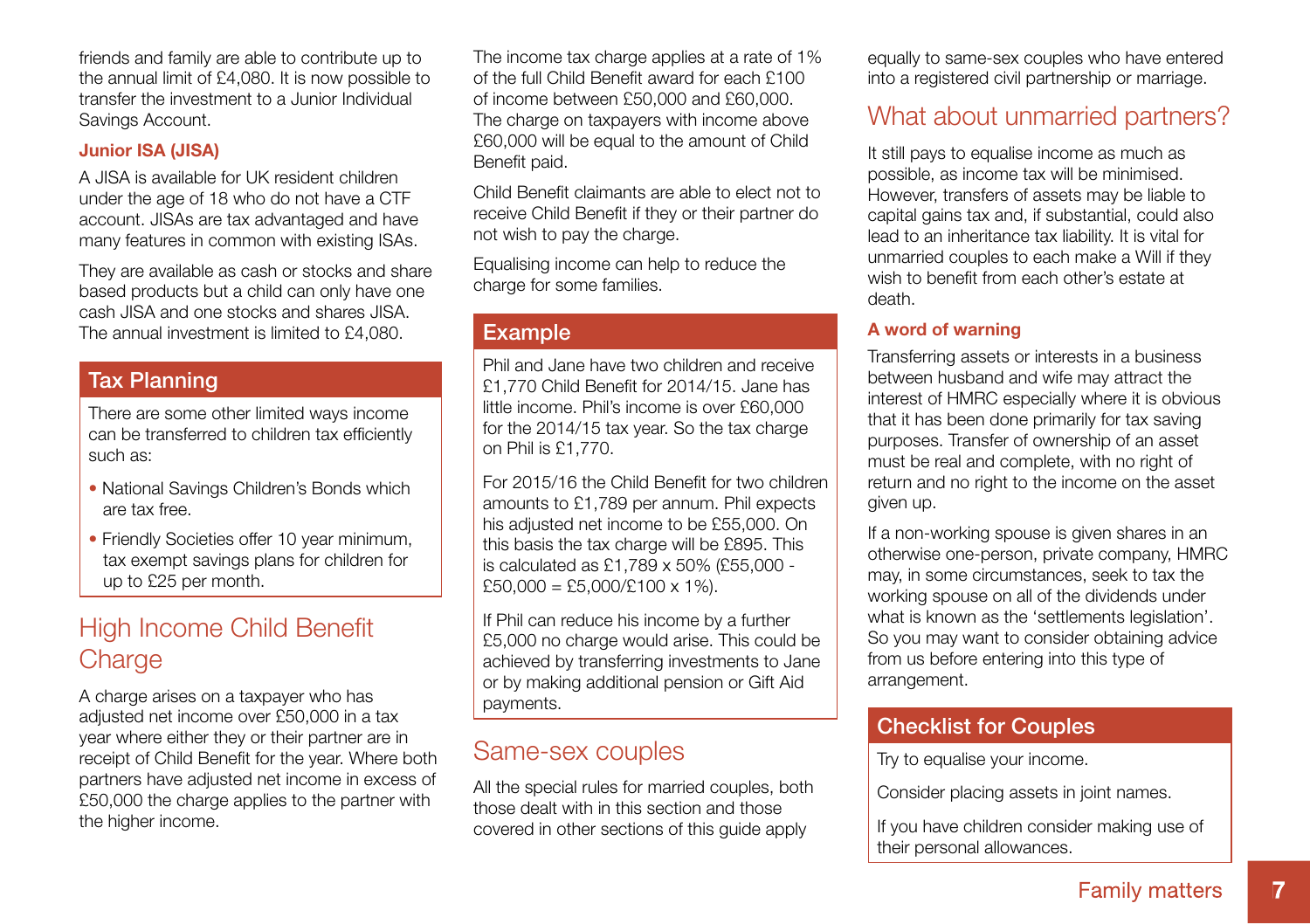## Working for others

Few avoid working for others at some time in their life and most will have encountered the PAYE system operated by employers to collect the income tax and national insurance contributions (NIC) due on wages and salaries.

## The tax code

Ensuring the right amount of tax is taken relies on a PAYE code, issued by HMRC and based on information given in a previous self assessment return or supplied by the employer. The employee, not the employer, is responsible for the accuracy of the code.

Code numbers try to reflect both an individual's tax allowances and reliefs and also any tax they may owe on employment benefits. For many employees things are simple. They will have a set salary or wage and only a basic personal allowance. Their code number will be 1060L and the right amount of tax should be paid under PAYE. However, for those who are provided with employment benefits the code number is generally adjusted to collect the tax due so that there are no nasty underpayment surprises. HMRC may also try to collect tax on untaxed income, higher rate tax on investment income and tax owing for an earlier year.

With so many complications and some quess work involved, getting the code exactly right can be difficult and the right amount of tax will not always be deducted.

#### Tax Tip

If you are unsure about your code and are anxious not to end the tax year under or overpaid, then you should have it checked. Please talk to us.

## **Benefits**

The range of benefits available will vary significantly depending on the type of employment. Some attract no tax but even taxable benefits can be efficient as the benefit obtained by the individual can often outweigh the tax cost arising. In addition, for the individual (but not the employer) benefits generally do not attract NIC.

#### **Company cars**

Employer provided cars, commonly known as company cars, remain a popular benefit and for some a real status symbol, despite continued increases in the tax charge they give rise to.

The charge on cars is calculated by multiplying the list price of the car by a percentage which depends on the  $CO<sub>2</sub>$  emissions (recorded on the Vehicle Registration Document) of the car. You then pay tax at 20, 40 or 45% on this charge depending on your overall tax position.

The table on the next page shows the percentages for 2015/16. For the majority of



company car drivers the taxable benefit is 2% higher compared to 2014/15.

If the car has a diesel engine the percentage charge is increased by a further 3% supplement (except that it cannot exceed 37%).

### Example

Mark has an Audi A3 TDI (diesel) registered on 1 February 2015. It has an original list price of £20,155 and CO<sub>2</sub> emissions of, say 99 g/km. Mark had extras fitted to the car costing £1,000 (VAT inclusive). In 2015/16 the taxable benefit will be £3,596 ([20,155  $+ 1.000$  x 17%\*). If Mark is a higher rate taxpayer the tax due on this will be £1,438.

\* 14% from the table plus 3% diesel supplement.

#### **Fuel for private use**

A separate charge applies where private fuel is provided by the employer for a company car. The charge is calculated by applying the same percentage figure used to calculate the company car benefit to a fixed figure which for 2015/16 is set at £22,100.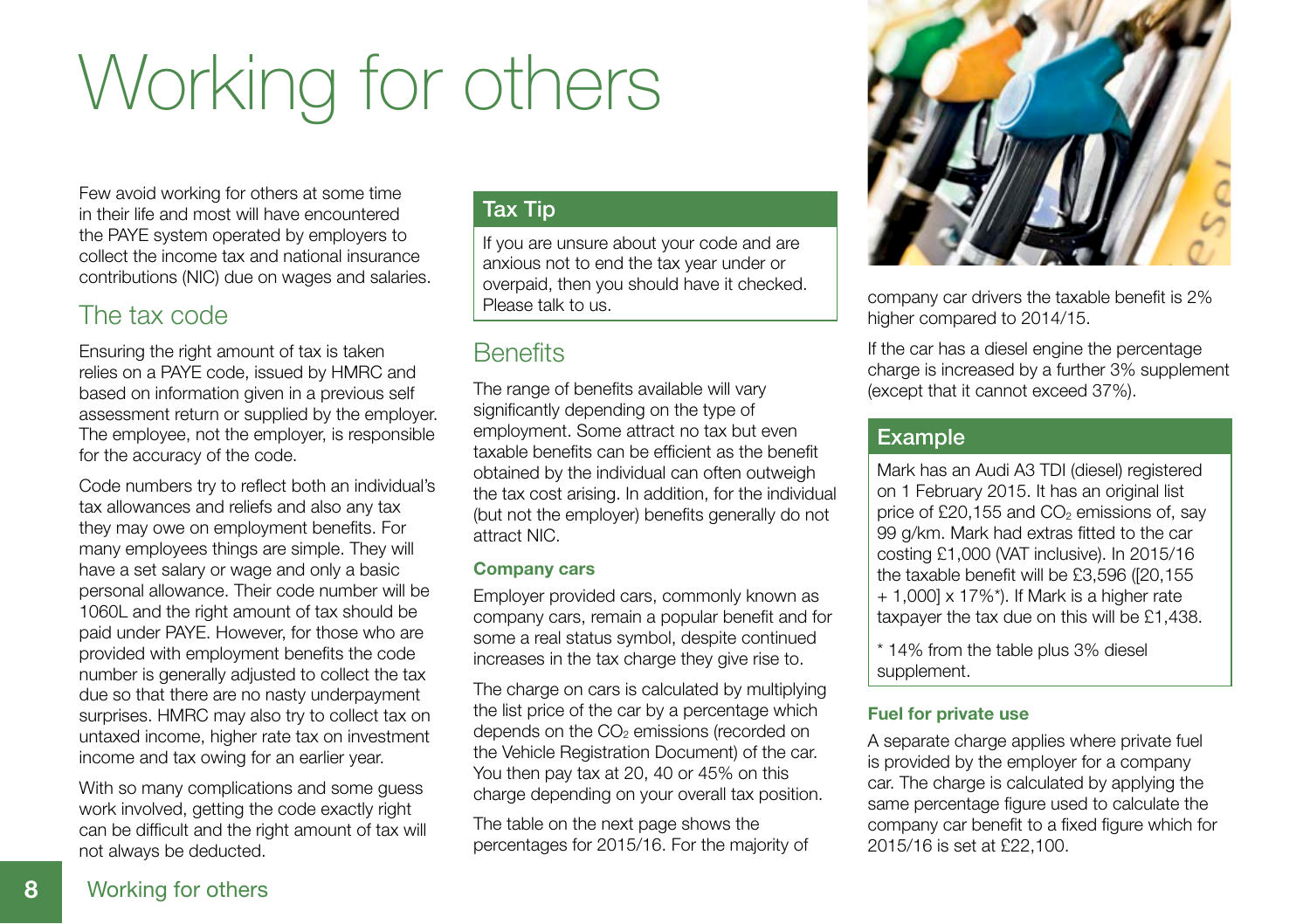#### 2015/16

| $CO2$ emissions<br>(g/km)          | % of car's<br>price taxed |  |
|------------------------------------|---------------------------|--|
|                                    |                           |  |
| 0 to $50*$                         | 5                         |  |
| 51 to 75*                          | 9                         |  |
| 76 to 94*                          | 13                        |  |
| 95                                 | 14                        |  |
| 100                                | 15                        |  |
| 105                                | 16                        |  |
| 110                                | 17                        |  |
| 115                                | 18                        |  |
| 120                                | 19                        |  |
| 125                                | 20                        |  |
| 130                                | 21                        |  |
| 135                                | 22                        |  |
| 140                                | 23                        |  |
| 145                                | 24                        |  |
| 150                                | 25                        |  |
| 155                                | 26                        |  |
| 160                                | 27                        |  |
| 165                                | 28                        |  |
| 170                                | 29                        |  |
| 175                                | 30                        |  |
| 180                                | 31                        |  |
| 185                                | 32                        |  |
| 190                                | 33                        |  |
| 195                                | 34                        |  |
| 200                                | 35                        |  |
| 205                                | 36                        |  |
| 210 and above                      | 37                        |  |
| round emissions down except where* |                           |  |

### Tax Planning

The fuel benefit charge can be expensive. It may be cheaper for the employee to pay for all the fuel and to reclaim from the employer the cost of business miles driven in a company car based on a specific log of business journeys undertaken.

HMRC publish advisory fuel rates for company cars which are updated on a quarterly basis. See https://www.gov.uk/government/publications/ advisory-fuel-rates for the latest position or contact us.

#### **Planning to change your car?**

Significant changes to the car benefit rules are planned for 2016/17 to 2018/19 whereby the appropriate percentages of the list price subject to tax will increase by 2% per annum up to a maximum of 37% for all three years.

The existing 3% diesel supplement will be removed from 2016/17.

#### **Medical insurance**

The employee is taxed on the amount of the premium paid by the employer.

#### **Home and mobile phones**

There is no benefit on the provision of a company mobile phone even where it is used privately. However, this is limited to one phone per employee.

Where home telephone bills are paid by the employer, the amount paid will be taxable. The employee may make a tax deduction claim for the cost of business calls only but not the line rental.

#### **Cheap or interest free loans**

If loans made by the employer to an employee exceed £10,000 at any point in a tax year, tax is chargeable on the difference between the interest paid and the interest due at an official rate - currently 3%. An exception applies for certain qualifying loans please contact us for information.

## Tax Tip

The £10,000 limit on tax free loans is an attractive perk for many employees.

#### **Childcare costs**

Childcare costs paid for by an employer are exempt from both income tax and NIC. This applies to a place in an employer operated nursery or where the employer pays for registered or approved childcare as long as the scheme meets certain requirements. In the latter case the exemption is limited to a maximum of up to £55 per week depending on when the employee first receives employer supported childcare and their tax position. Any excess amounts are subject to tax and NIC.

#### **New Tax-Free Childcare scheme**

The scheme for employer supported childcare is expected to be replaced by a new Tax-Free Childcare scheme to be phased in from early 2017. The scheme will be available to families where all parents are working and meet a minimum income level with each earning less than £150,000 a year. Parents who are receiving support through Tax Credits or the Universal Credit will not be eligible.

Parents will need to register with the government and open an online account with National Savings and Investments. The government will then 'top up'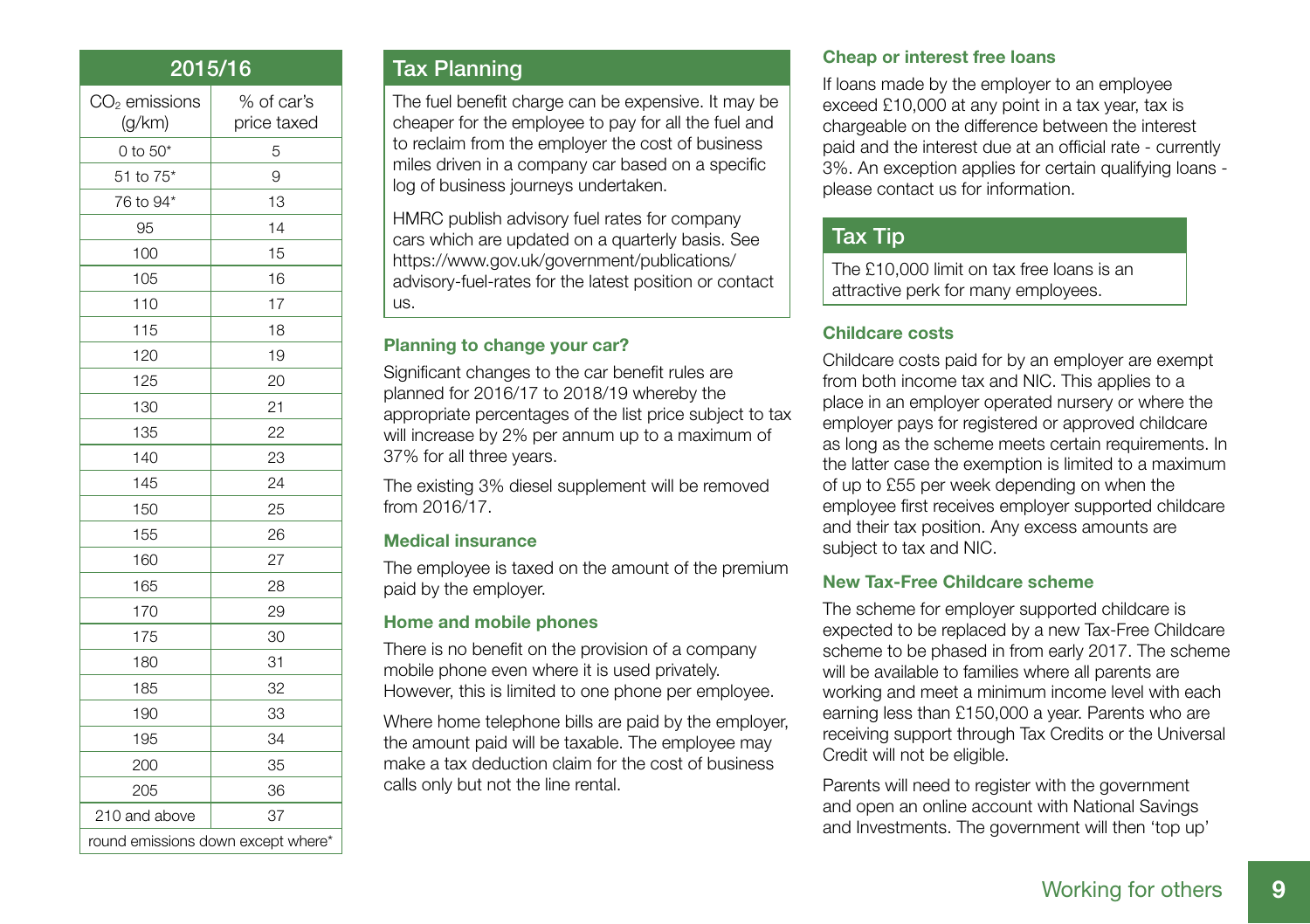payments into this account at a rate of 20p for every 80p that families pay in. The scheme is limited to £10,000 per child per year. The government's contribution will be a maximum of £2,000.

#### **Pension Contributions**

Contributions by an employer to a registered pension scheme are generally tax and NIC free for most employees. This may be far better than any other perk.

### Tax Tip

You may want to sacrifice some of your 'normal' salary to do this. Please talk to us to make sure your salary sacrifice scheme is effective.

## Expense payments

#### **Reimbursed expenses**

Reimbursed expenses are taxable as a benefit but the employee can claim a deduction for those expenses incurred wholly, exclusively and necessarily for business purposes. The overall effect is usually neutral.

What happens is that at the end of each tax year the employer sends a summary, to HMRC, of all benefits provided on a form P11D for each employee. As well as the benefits covered earlier, this form will include all reimbursed expenses.

The employee can then make an expense claim to HMRC either on a self assessment return

or by letter for any business expenses so that these are not taxed.

Often nothing is taxable, so employers can ask to be excluded from the expense reporting process if they apply to HMRC. This is known as a dispensation. The government has announced that it plans to abolish dispensations and replace them with a statutory exemption for expenses.

#### **Mileage claims**

Many employers pay a standard rate of mileage to all employees who use their own cars for business journeys. HMRC set statutory rates for business mileage which are 45p for the first 10,000 miles in a tax year and 25p thereafter.

If the employee is paid for business miles at less than the statutory rates, tax relief is available on the difference. If, however, the employee is paid at more than these rates then the excess is taxable.

If you are paid less than the statutory rates to use your own car for business purposes remember to claim a deduction on your return or write to HMRC to make your claim.

#### Example

In 2015/16 Michael travels 14,100 business miles in his own car and is paid 32p per mile by his employer.

Michael can claim tax relief on an additional amount of £1,013 ((10,000 x 45p) + (4,100 x 25p)) - (14,100 x 32p).

#### **Vans**

Where employees are provided with a van and the only private use of this is to travel to and from work (including any incidental private use), then no taxable benefit should arise. If there is private use beyond this, there is a benefit of £3,150 for 2015/16 and an additional £594 if fuel is provided for private as well as business journeys. In order to avoid this charge, it is advisable to have a formal written policy, detailed mileage logs and make use of vehicle tracker records. These will support the limited private use of the van and may avoid problems with HMRC in the future.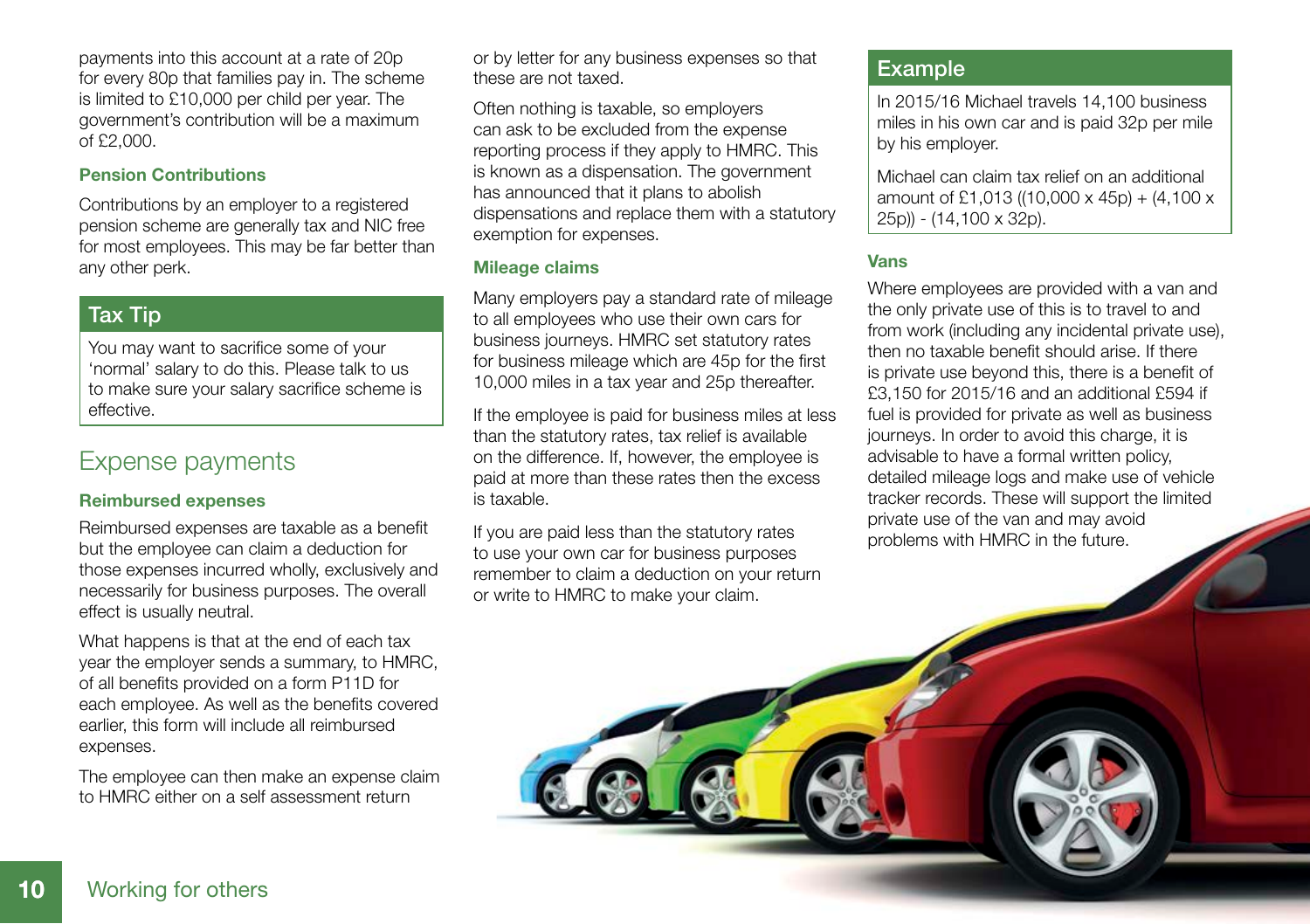## Running a business

Starting up a business of your own is a big step and not one to take lightly. The taxation of your business is only one of many commercial and legal aspects of starting a business that you will need to consider.

Preparation is the key and a proper business plan is one of the first things you should do. However, tax matters are our main concern here.

## Choosing a business structure

The alternative business structures are:

#### **Sole Trader**

This is the simplest form of business structure since it can be established without legal formality.

The business of a sole trader is not distinguished from the proprietor's personal affairs. If the business incurs debts which are unpaid, the creditors can seek repayment from the sole trader personally.

#### **Partnership**

A partnership is similar in nature to a sole trader but involves two or more people working together.

A written agreement is essential so that all partners are aware of the terms of the partnership. Again, the business and personal affairs of the partners are not legally separate.

Sole traders and partnerships are often referred to as unincorporated businesses and the individual owners as self-employed.

#### **Limited Company**

A company is a legal entity in its own right, separate from the personal affairs of the owners and the directors.

A company provides protection from liability, which means that the creditors of the company cannot make a claim against the owners or the directors except in limited circumstances. Often this advantage is somewhat eroded because a bank, for example, may seek personal guarantees from the directors.

These potential advantages carry the downside of greater legal requirements and regulations that must be complied with.

#### **Limited Liability Partnerships (LLPs)**

LLPs are a halfway house between partnerships and companies.

They are taxed in the same way as a partnership but are legally a corporate body. This again gives some protection to the owners from the partnership's creditors.

In this section we consider the differing tax treatments of the alternatives but you should choose which structure is right for you based on more than just the tax issues alone.

## The tax regime

#### **Unincorporated businesses**

A new business should register with HMRC on commencing to trade. Income tax is paid on the profits of the business. The amount that the proprietor, or a partner in a partnership, draws out of the business (referred to as 'drawings') is irrelevant.

Profits are taxed on a current year basis as shown by the example, although a new business will be subject to special rules, which we will be pleased to explain to you.

## Example

If the accounting period (or 'year') end is 31 March then, in the tax year 2015/16, the profits for the year ended 31 March 2016 will be taxed.

If the year end was 31 August then, in the tax year 2015/16, the profits for the year ended 31 August 2015 will be taxed.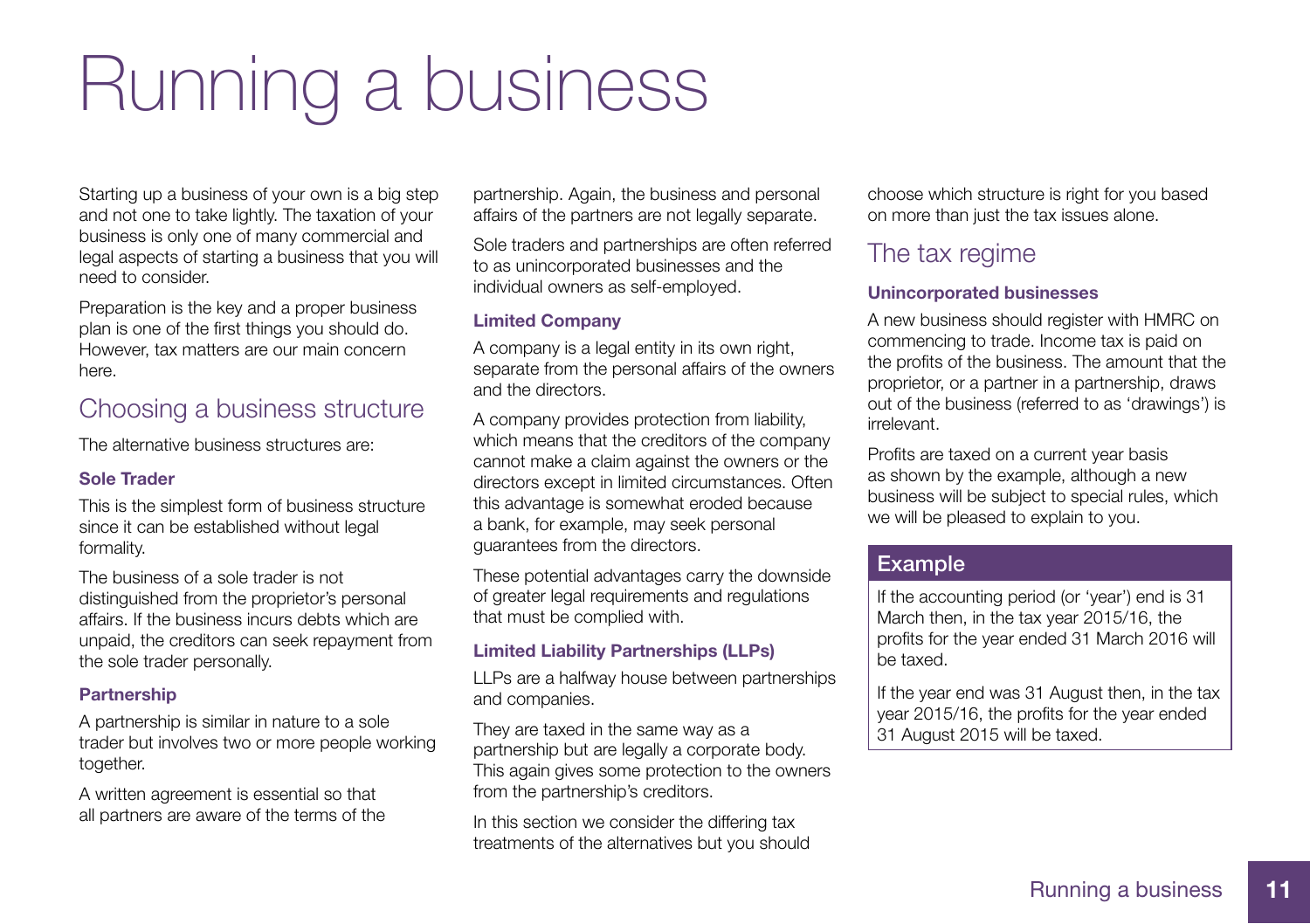

#### Tax Tip

The choice of accounting date on a business start up can affect:

- how profits are taxed
- when tax is payable
- when losses are relieved.

So do contact us to discuss the options available for your circumstances.

#### **Working out profits**

Profits are calculated using accepted accounting practices and crucially this means that profit is not necessarily simply receipts less payments. Instead it is income earned less expenses incurred. However see details of the optional cash basis for smaller unincorporated businesses.

Not all of the expenses that a business incurs are allowed to be deducted from income for tax purposes but most are. It is important that you keep proper and comprehensive business records so that relief may be claimed.

## Tax Tip

Try to incur expenditure just before rather than just after the year end, as this will accelerate the tax relief.

Examples of the type of expenditure to consider bringing forward include building repairs and redecorating, advertising and marketing campaigns and expenditure on plant and machinery.

#### **Cash basis for smaller unincorporated businesses**

An optional basis for calculating taxable profits is available to small unincorporated businesses. If an owner of a business decides to use the cash basis, the business profits would be taxed on cash receipts less cash payments of allowable expenses subject to a number of tax adiustments.

The optional scheme requires an election by the business owner and is only available where the business receipts are less than the VAT registration threshold (or twice that for recipients of the new Universal Credit).

A bit more detail of the scheme:

• Cash receipts include all amounts received in connection with the business including those from the disposal of plant and machinery. The good news is that if a customer has not paid

what is owed by the year end, the amount due is not taxable until next year.

- Allowable payments include paid expenses but these still need to meet the existing tax rule of being wholly and exclusively incurred for the purposes of the trade.
- Payments include most purchases of plant and machinery, when paid, rather than claiming capital allowances. The bad news is that if a supplier is not paid by the year end, the amount is not relievable until next year.
- Interest payments are only allowed up to a limit of £500.
- Business losses may be carried forward to set against the profits of future years but not carried back or set off 'sideways' against other sources of income.

Do get in touch if you would like us to consider if this optional scheme is appropriate for you and your business.

## Capital allowances

When assets are purchased for the business. such as machinery, office equipment or motor vehicles, capital allowances are available. As with expenses, these are deducted from income to calculate taxable profit.

#### **Plant and machinery - Annual Investment Allowance (AIA)**

The AIA gives a 100% write off on most types of plant and machinery costs, but not cars, of up to £500,000 per annum for the period 1/6 April 2014 to 31 December 2015. From 1 January 2016 the AIA will be set 'permanently' at £200,000.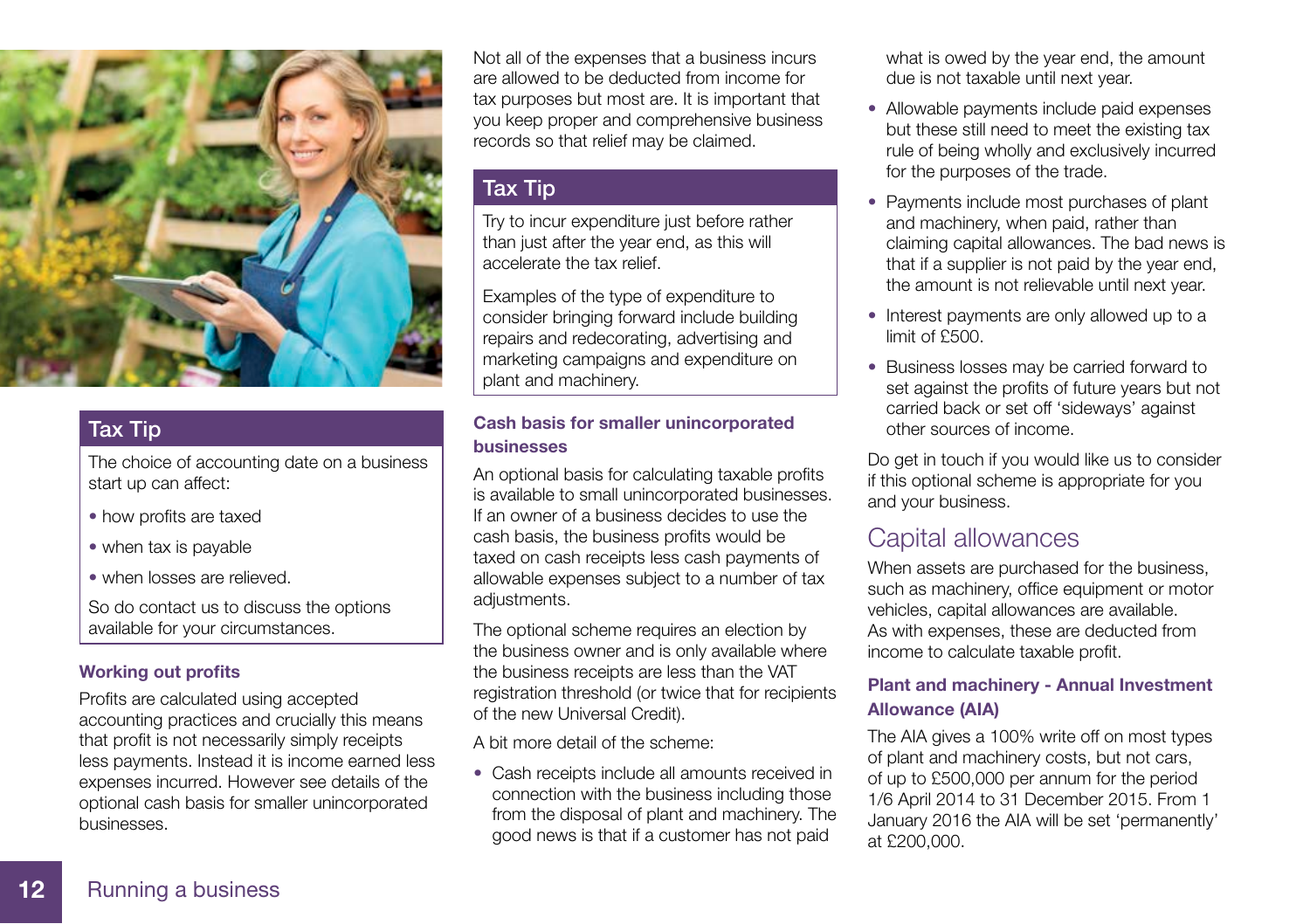Where a business has a chargeable period which spans 1 January 2016 there are transitional rules for calculating the maximum AIA for that period and there will be two important elements to the calculations:

- a calculation which sets the maximum AIA available to a business in an accounting period which straddles 1 January 2016
- a further calculation which limits the maximum AIA relief that will be available for expenditure incurred from 1 January 2016 to the end of that accounting period.

#### Example

The maximum AIA for a business with a 31 March 2016 will be: 9 months to December 2015 three quarters of £500,000 £375,000 3 months from January 2016 one quarter of £200,000 £50,000 Total annual AIA

using first calculation £425,000 This is still a generous figure. However if

expenditure is incurred between 1 January and 31 March 2016 the maximum amount of relief will only be £50,000. This is because of the restrictive nature of the second calculation.

Businesses are eligible for a 100% allowance, on certain energy efficient plant and low emission cars.

#### **Motor cars**

The tax allowance on a car purchase depends on CO<sub>2</sub> emissions. For purchases from April 2013 cars with emissions of up to 130g/km attract an 18% allowance and those in excess of 130g/km are only eligible for an 8% allowance. For purchases prior to April 2013 (but after April 2009) the emissions limit was 160g/km for the 18% allowance.

## Paying the tax

The self-employed may have to pay tax and NIC three times a year, namely:

- 31 January in the tax year
- 31 July following the tax year
- 31 January following the tax year.

In certain circumstances, the first two payments can be waived.

## Employer obligations

As an employer you will have many responsibilities. These will include employment law requirements which are not covered in this guide and HMRC requirements to report pay and details of expenses and benefits. There are two developments which place a further burden on employers.

#### **Real Time Information**

Real Time Information (RTI) reporting is mandatory for broadly all employers.

Under RTI employers or their agents are required to make regular payroll submissions for each pay period during the year detailing payments and deductions made from

employees generally on or before the date they pay the employees.

The RTI submission details payments made which include salary, overtime and statutory payments such as statutory maternity pay. It also details the income tax, national insurance contributions (NIC) due together with other deductions such as student loan repayments.

The PAYE and NIC on salaries is payable monthly (or quarterly where the amount due is less than £1,500 per month).

Penalties apply to employers who fail to make returns on time. These penalties range from £100 to £400 per month depending on the size of the employer. Interest and penalties also apply for failing to pay on time.

The employer must also report details of expenses and benefits provided to employees. More information on the valuation of benefits is contained in the Working for Others section of this quide.

#### **Pensions Auto Enrolment**

The introduction of Pensions Auto Enrolment places new duties on employers to automatically enrol 'workers' into a work based pension scheme. Employers have to comply with their obligations from a designated staging date (which varies by size of employer and PAYE reference).

The employer's duties include:

- assessing the types of workers in the business
- providing a qualifying automatic enrolment pension scheme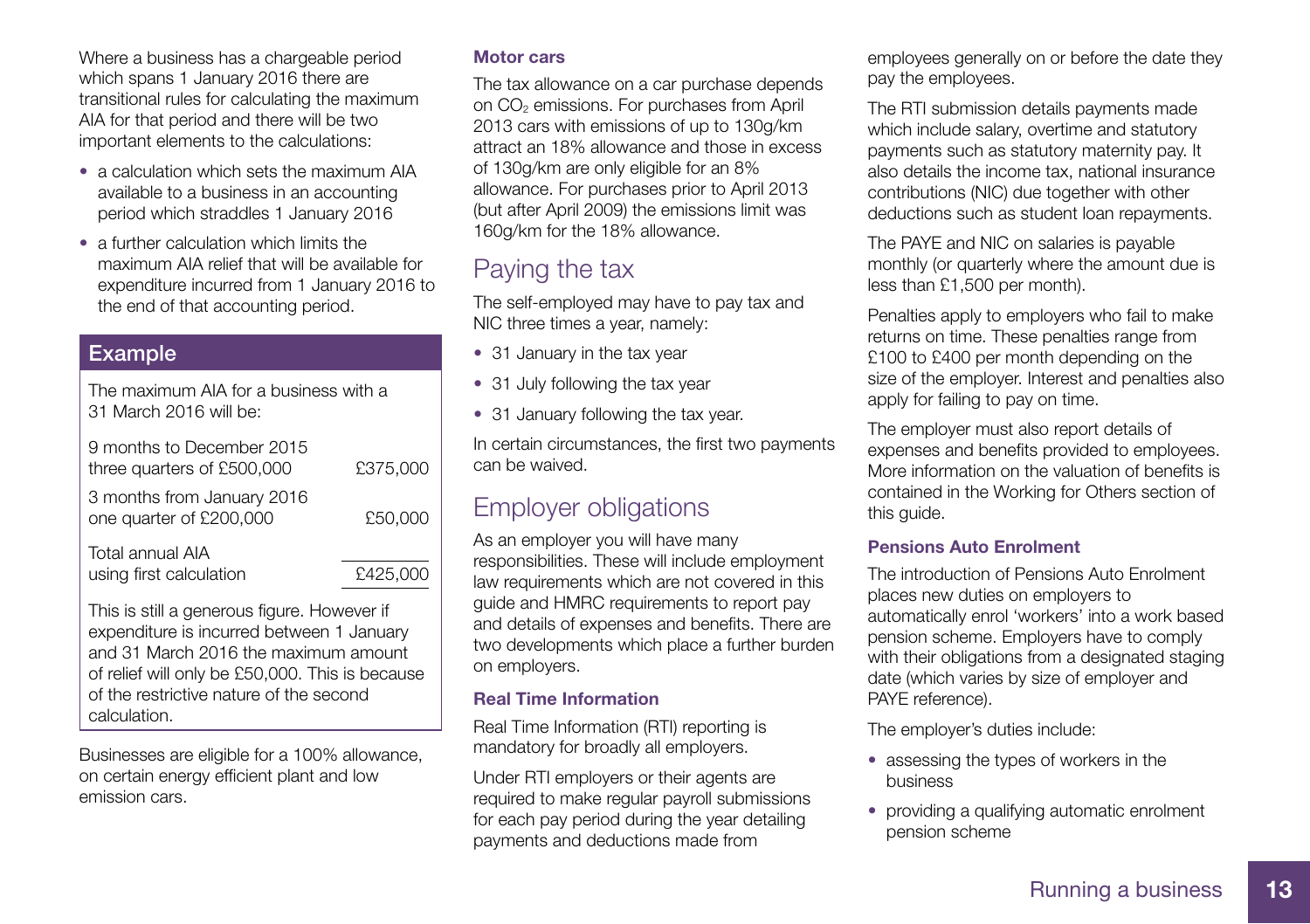- automatically enrolling all 'eligible jobholders' into the scheme
- and paying employer contributions.

All employers will need to contribute at least 3% of the 'qualifying pensionable earnings' for eligible jobholders. However, to help employers adjust, compulsory contributions will be phased in, starting at 1% before eventually rising to 3%.

If the employer only pays the employer's minimum contribution, employees' contributions will start at 1% of their salary, before eventually rising to 4%. An additional 1% in the form of tax relief will mean that there is an overall minimum 8% contribution rate.



## Practical Tip

All employers have to plan for and implement Auto Enrolment. We can help you to deal with this process and advise you of your staging date.

## **Companies**

Unlike sole traders and partnerships who pay tax on profits only (and drawings are ignored). companies have two layers of tax. The first is tax payable by directors and shareholders on money they take out of the company and the second is corporation tax which is due on the company's profits.

## Practical Tip

If you operate as a limited company, there is a legal separation between you as the owner and the company itself. This means you cannot use the company bank account as if it were your own! This requires a certain amount of discipline without which all kinds of legal and tax related difficulties can occur.

#### **Corporation Tax**

Companies pay corporation tax at 20% from 1 April 2015.

#### **Tax on 'drawings'**

Directors of a company will normally be paid a salary and this is taxed under PAYE as for all employees. The cost of this, including the employer's NIC, is generally an allowable expense of the company. Shareholders of the company in contrast may be rewarded by the payment of dividends on their shares.

## Tax Tip

In most small companies the directors and shareholders are one and the same and so they can choose the most tax efficient way to pay themselves. Using dividends can result in savings in NIC. This requires planning. Please talk to us to decide the best options for you.

#### **Warning - close company loans to participators**

A close company (which generally includes owner managed companies) is taxed in certain circumstances when it has made a loan or advance to individuals or their family members who have an interest or shares in the company (known as participators). The tax charge is 25% of the loan if it is outstanding nine months after the end of the accounting period. The tax charge is repaid to the company nine months after the end of the accounting period in which the loan is repaid.

Further rules prevent the avoidance of the charge by repaying the loan before the nine month date and then effectively withdrawing the same money shortly afterwards.

A '30 day rule' applies if at least £5,000 is repaid to the company and within 30 days new loans or advances of at least £5,000 are made to the shareholder. The old loan is effectively treated as if it has not been repaid. A further rule stops the tax charge being avoided by waiting 31 days before the company advances further funds to the shareholder. This is a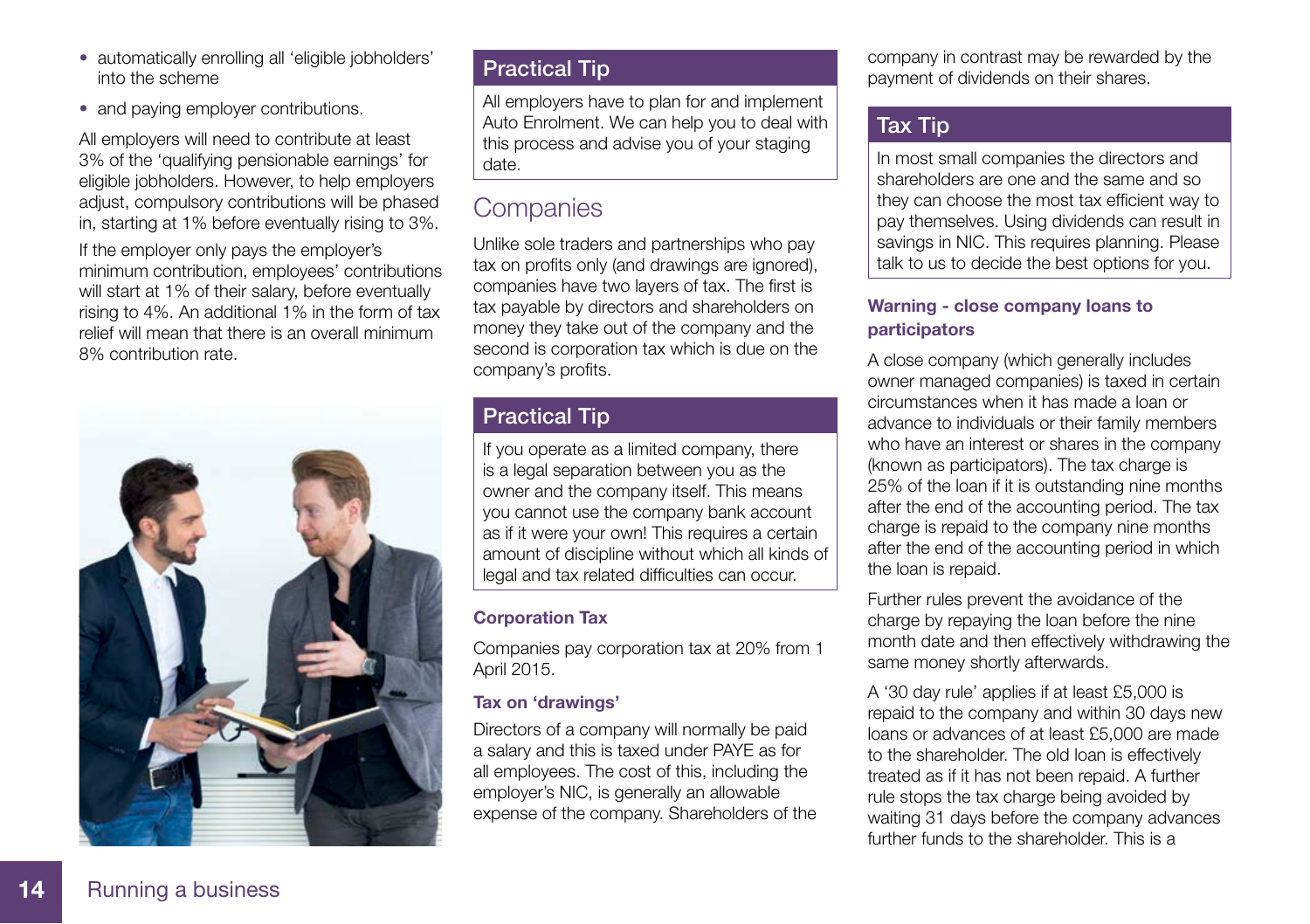complex area so please do get in touch if this is an issue for you and your company.

## Planning Tip

Ensure that sufficient salary and dividends are drawn from the business to prevent these charges arising unnecessarily on an overdrawn director's current account. We can also ensure that overdrawn accounts are cleared properly. Please contact us if you would like to discuss the right options for you and your business.

#### **Tax on profits**

The profits of a limited company are calculated in a similar way as for unincorporated businesses and the same rules with regard to expenses and capital allowances generally apply. Remember though that the salaries paid to directors, but not the dividends paid to shareholders, are deductible from the profits before they are taxed.

### Tax Planning

In recent years companies have become more popular as they have usually resulted in less tax being paid overall. From April 2016, a new taxation system applies to dividends and this may affect the decision as to whether to trade as a limited company.

We would be happy to discuss the implications of incorporation with you, before you decide whether or not to incorporate your business.

#### **Payment of tax**

Corporation tax is usually payable nine months and one day after the year end, so the choice of accounting date has no tax consequence.

## Practical Tip

HMRC issue toolkits on various tax topics to help taxpayers and their agents comply with tax law. One of the main areas of non compliance identified by HMRC is poor record keeping and this applies to all types of business. If you would like guidance on what records to keep please get in touch.

## Income shifting

Over recent years, many families have been attracted by the savings that can be made by combining small salaries and large dividends. The savings could be increased by introducing a non-working family member into the business as a shareholder or co-owner, to use up their personal allowance and lower rates of tax.

Care needs to be taken as rules aimed at counteracting this in the 'settlements legislation' could be used to challenge certain arrangements. If you have any questions or concerns, please do not hesitate to contact us.

## Value Added Tax (VAT) and your business

VAT is a tax ultimately paid by the final consumer and businesses act as the collectors of the tax. There are heavy fines for failing to operate the system properly.



#### **What does VAT apply to?**

VAT is chargeable on the supply of goods and services in the UK when made by a business that is required to register for VAT.

A registered business must charge VAT on its sales which is known as output VAT. There are currently three rates of VAT which can be payable on what are known as taxable supplies. These are the standard rate of 20%, the reduced rate of 5% and the zero rate.

The zero rate applies where the supply is deemed to be subject to VAT but the output VAT is charged at 0%, meaning that no VAT is actually payable.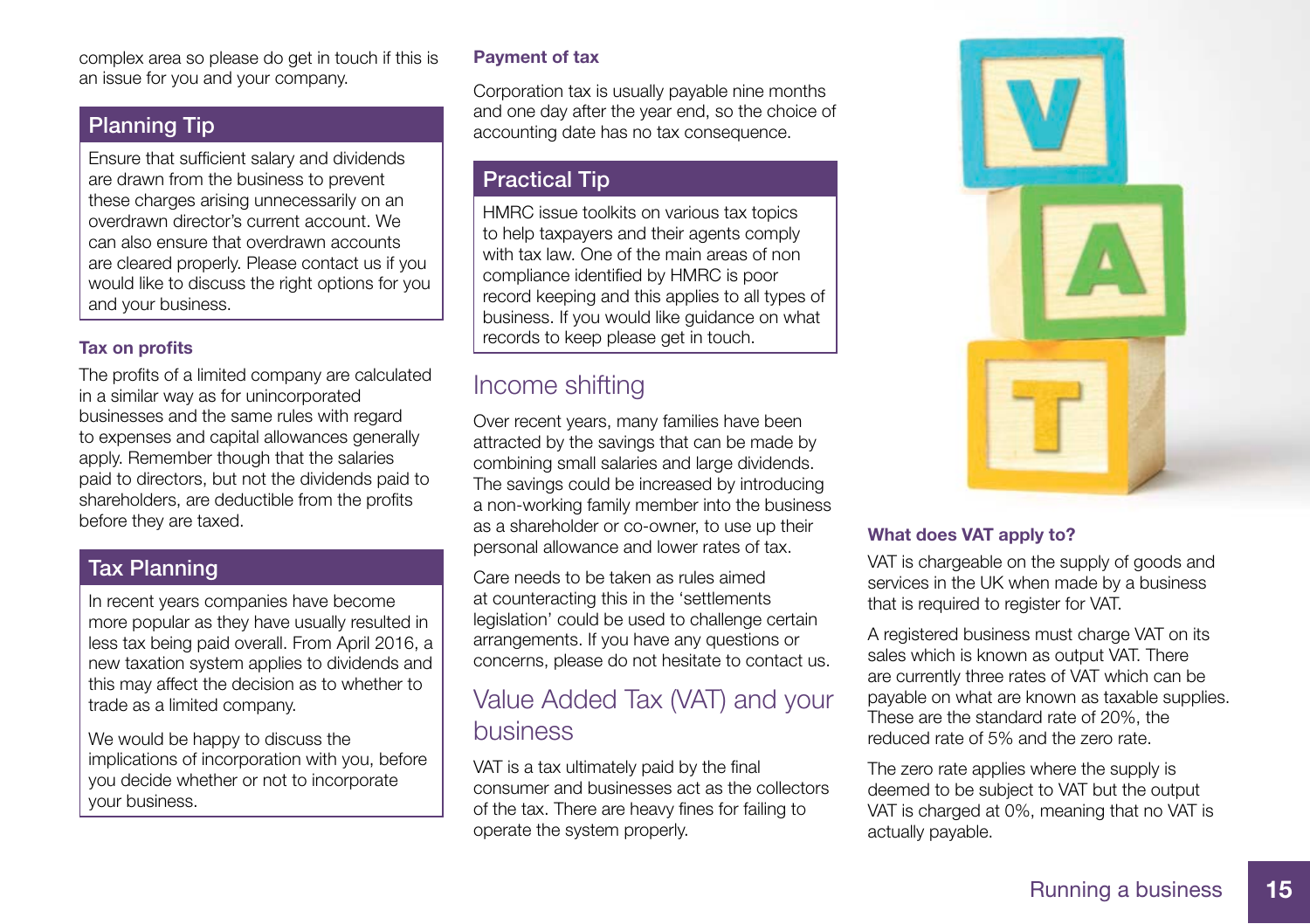

However, a business also pays VAT on the goods and services it buys. This is known as input tax.

If the output tax exceeds the input tax, then a payment of the difference has to be made to HMRC. This calculation is normally done quarterly. If input tax exceeds output tax a repayment of VAT will be made.

This calculation is also done quarterly except that if repayments occur regularly this can be done monthly. Regular repayments would perhaps apply where a business generally makes zero rated supplies.

#### **Supplies**

Certain supplies of goods and services are not subject to VAT at all and are known as exempt supplies. A business that makes only exempt supplies cannot register for VAT and will be unable to reclaim any input tax.

### Tax Tip

When you first register for VAT you can reclaim input tax on goods purchased up to four years prior to registration provided they are still held when registration takes place. VAT on services supplied in the six months prior to registration may also be reclaimed.

As there are three rates which can be applicable to taxable supplies, standard, reduced or zero rated, it is important to identify the type of supplies correctly and apply the correct percentage of VAT.

Some input VAT is not reclaimable by a VAT registered business. Two common examples are VAT incurred on entertaining UK business customers and VAT on the purchase of a car.

#### **Do I need to register?**

A business must register if its taxable supplies exceed an annual figure, currently £82,000. If taxable supplies are less than this a business may still register voluntarily. So, for example, if the business makes only zero rated sales, it can still register and reclaim the input tax suffered.

VAT can affect competition. A plumber, for example, who sells only to the general public, will be at a disadvantage if he has to register for VAT.

He may have to charge up to 20% more than a plumber who is not registered to earn the same profit.

On the other hand, if the same plumber only works for other VAT registered businesses. such as building companies, then it will not

matter whether he is registered because the customer will be able to recover the VAT that is charged.

Indeed, in general, a business that always sells to other VAT registered businesses will normally register, even if below the annual limit, because then it can reclaim VAT on purchases and expenses.

This will improve profit and can be especially relevant for new businesses because there are often high initial set up costs that carry VAT.

On the other hand, registration comes at the cost of having to meet onerous record keeping requirements, a need to submit online VAT returns and pay online and on time. As well as a fundamental need to get it right!

Failure on any of these points exposes the business to penalties which, in some cases, can be substantial.

#### Tax Planning

You should consider carefully whether to register voluntarily. If the VAT at stake is relatively small the responsibilities of registering may outweigh the benefit.

#### Practical Tip

There are various VAT schemes designed to reduce administration and/or improve cash flow for the smaller business so do contact us for further information.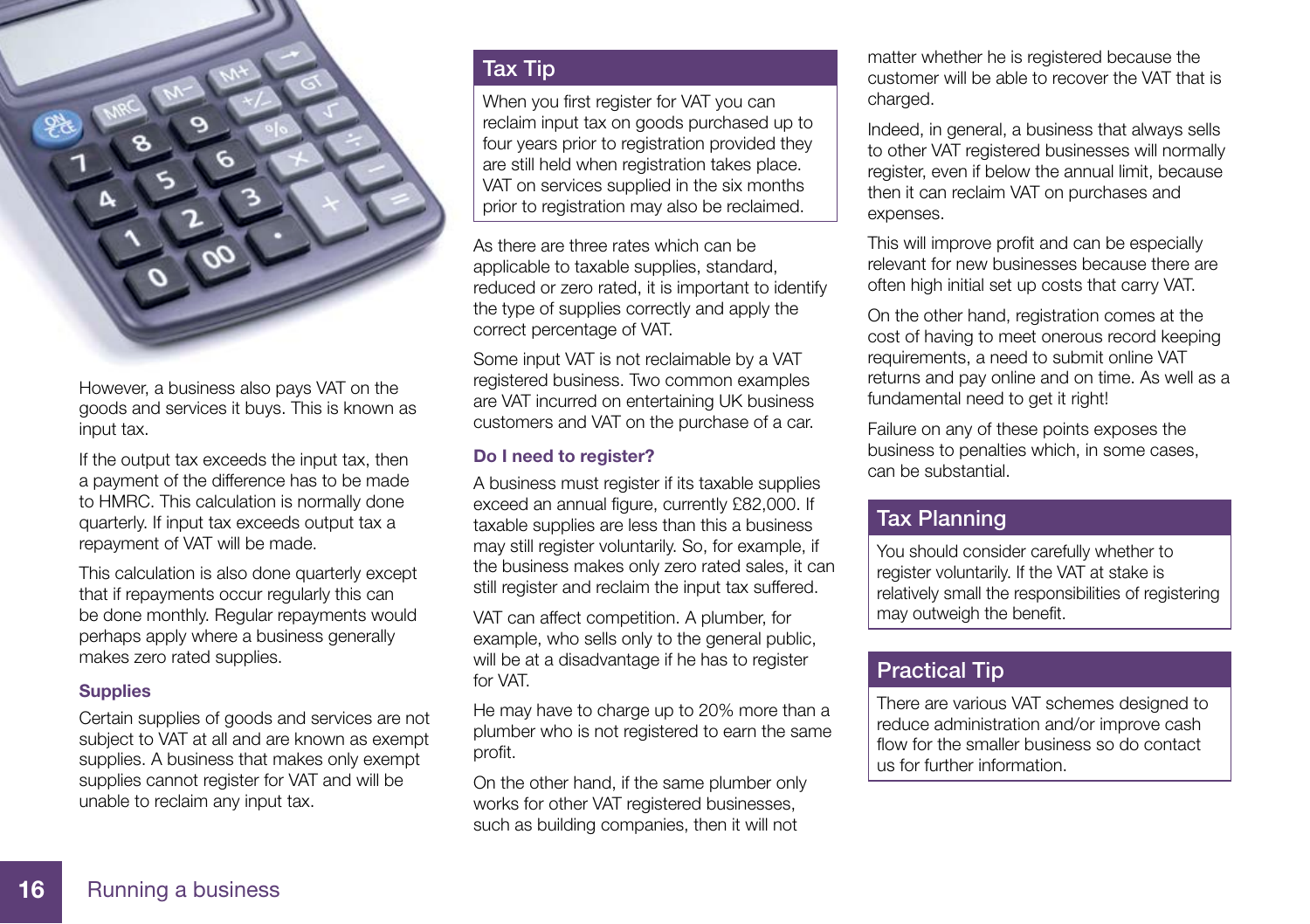## Tax and your investments

Setting aside income in the form of savings is important for us all, to provide for the unexpected or to build up a nest egg that we can enjoy in retirement.

## Pensions

Pensions are one of the most tax efficient forms of saving. Most higher rate taxpayers can contribute £100 to a registered pension fund at a cost of only £60 and investment income and capital gains will accrue within the scheme largely tax free.

An individual is entitled to tax relief on personal contributions in any given tax year up to the higher of 100% of earned income or £3,600 (gross).

The contributions are paid net of basic rate tax and the pension provider will then recover that basic rate tax from HMRC. Higher and additional rate relief, if appropriate, can be claimed from HMRC. Contributions in excess of the individual's limit can be made into a scheme but the excess will not attract tax relief.

An employer may make contributions to a scheme and a deduction from profits may be available to the employer.

As these reliefs are generous, there are controls which serve to limit high levels of contribution. These are complex but, put simply, they may give rise to a tax charge if annual contributions

exceed £40,000 or if the value of the fund when benefits are taken is greater than a lifetime allowance which, for 2015/16, is £1.25 million (reducing to £1 million from 6 April 2016). Due to changes to the annual allowance system from April 2016, some individuals may escape a tax charge if annual contributions are below £80,000 and significant contributions were made before 9 July.

The rules which apply to accessing personal pension funds have been amended from April 2015. These now allow for more flexibility. Taxpayers have always had the option of taking a tax free lump sum of 25% of fund value and purchasing an annuity with the remaining fund, or opting for income drawdown where limits generally applied.

An annuity is taxable income in the year of receipt. Similarly any monies received from the income drawdown fund are taxable income in the year of receipt.

From 6 April 2015, the ability to take a tax free lump sum and a lifetime annuity remains but some of the previous restrictions on a lifetime annuity have been removed allowing more choice on the type of annuity taken out.

The rules involving drawdown have been changed. There is now total freedom to access a pension fund from the age of 55. Access to the fund may be achieved in one of two ways:



- allocation of a pension fund (or part of a pension fund) into a 'flexi-access drawdown account' from which any amount can be taken over whatever period the person decides
- taking a single or series of lump sums from a pension fund (known as an 'uncrystallised funds pension lump sum').

When an allocation of funds into a flexi-access account is made the member typically will take the opportunity of taking a tax free lump sum from the fund.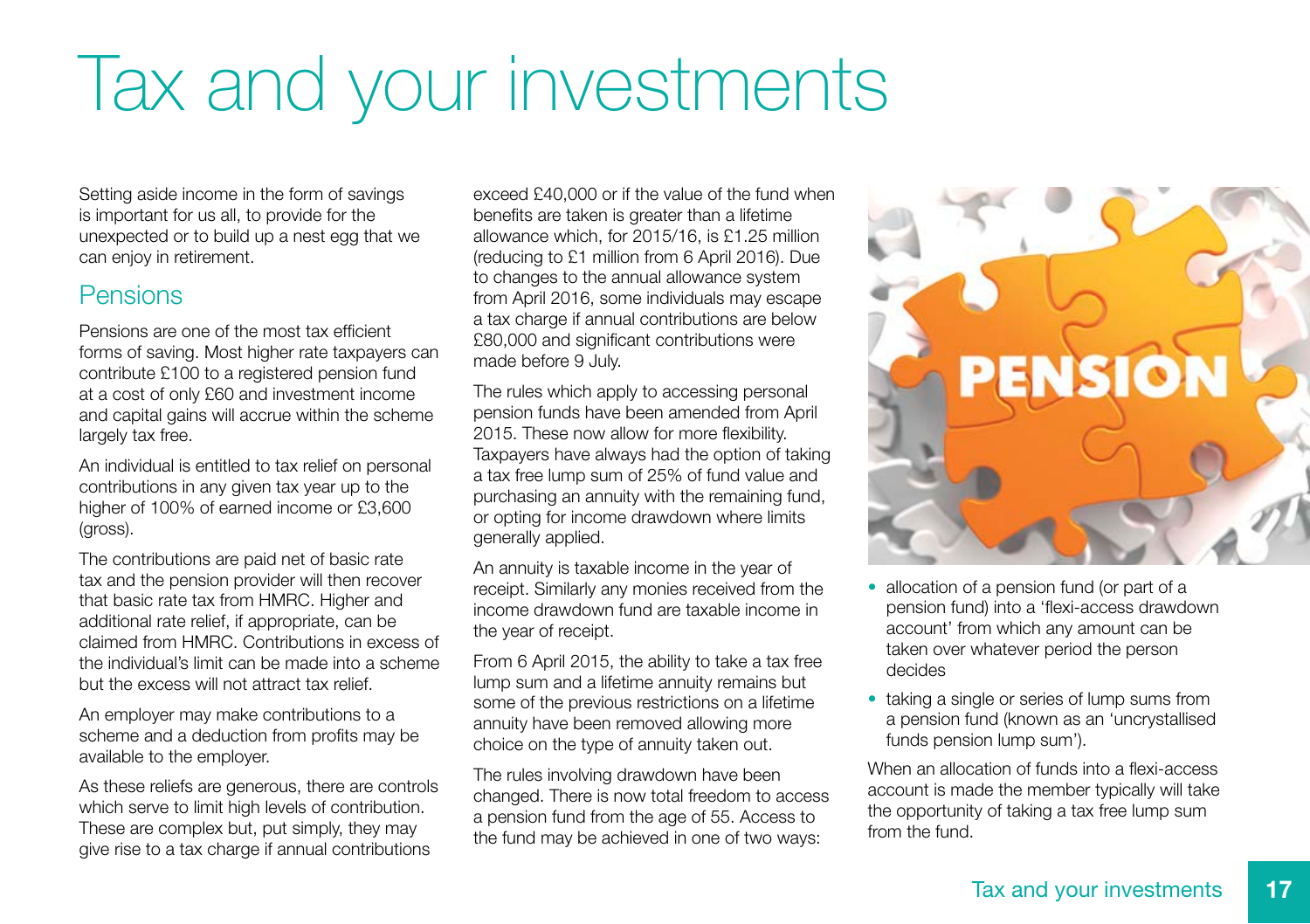The person will then decide how much or how little to take from the flexi-access account. Any amounts that are taken will count as taxable income in the year of receipt.

Access to some or all of a pension fund without first allocating to a flexi-access account can be achieved by taking an uncrystallised funds pension lump sum.

The tax effect will be:

- 25% is tax free
- the remainder is taxable as income.

Getting the right advice at the point of retirement is therefore important.

## Tax free savings

#### **Individual Savings Accounts (ISAs)**

ISAs are free of income tax and capital gains tax. There are maximum investment limits which apply for each tax year but, over several years, large investments can be built up. From 6 April 2015 the overall annual ISA savings limit is £15,240. From 1 July 2014 ISAs were reformed into a simpler product and all existing ISA are able to benefit from the revised investment options.

#### **Investment choices**

Investors are not allowed to invest in more than two separate ISAs in each tax year; a cash ISA and a stocks and shares ISA. Savers are able to subscribe any amounts into a cash ISA or a stocks and shares ISA subject to not exceeding the overall annual investment limit.

Investors are able to transfer their investments from a stocks and shares ISA to a cash ISA (or vice versa).

Details of the new Help to Buy ISA are in the Property Matters section of the guide.

## Other tax efficient investments

The following investments work in varying ways. You should consider your needs in detail before entering into any commitments.

#### **National Savings and Investment (NS&I) Premium bonds**

Premium bonds are tax free and you could win £1 million!

However, the annual rate of return is not predictable. The Premium bonds investment limit from 1 June 2015 is £50,000. The more you invest the more frequently you are likely to win, the smaller prizes at least. However, there is no guarantee of a steady rate of return.

#### **Single premium insurance bonds**

These provide a means of deferring income into a subsequent period when it may be taxed at a lower rate.

#### **The Enterprise Investment Scheme (EIS)**

Income tax relief at 30% is available on new equity investment (in qualifying unquoted trading companies) of up to £1 million in 2015/16. A capital gains tax (CGT) exemption may be given on sales of EIS shares held for at least three years. If the gain on the sale of any chargeable asset (eg quoted shares, second homes, etc) is reinvested in EIS shares, the gain on the disposal can be deferred.

## Tax Planning

It is also possible to obtain income tax relief in the previous tax year for qualifying purchases. Shares acquired up to the annual limit for the previous year at any time in the current tax year may be carried back for tax relief. This may be beneficial where tax relief would otherwise not be obtained due to a low current tax year liability.

#### **Venture Capital Trusts (VCT)**

These bodies invest in the shares of unquoted trading companies. An investor in the shares of a VCT will be exempt from tax on dividends and on any capital gain arising from disposal of the shares in the VCT. Income tax relief currently at 30% is available on subscriptions for VCT shares, up to £200,000 per tax year, so long as the shares are held for at least five years.

#### **Seed Enterprise Investment Scheme (SEIS)**

A more recent addition to the available schemes is SEIS. The tax breaks for the investor are:

- income tax relief at 50% in respect of qualifying SEIS shares up to an annual maximum investment (in all SEIS companies) of £100,000
- a CGT exemption where SEIS shares are sold more than three years after they are issued (as for EIS)
- a further CGT exemption of 50% where an individual makes a capital gain in 2015/16 and reinvests the gain in qualifying SEIS shares before 6 April 2016.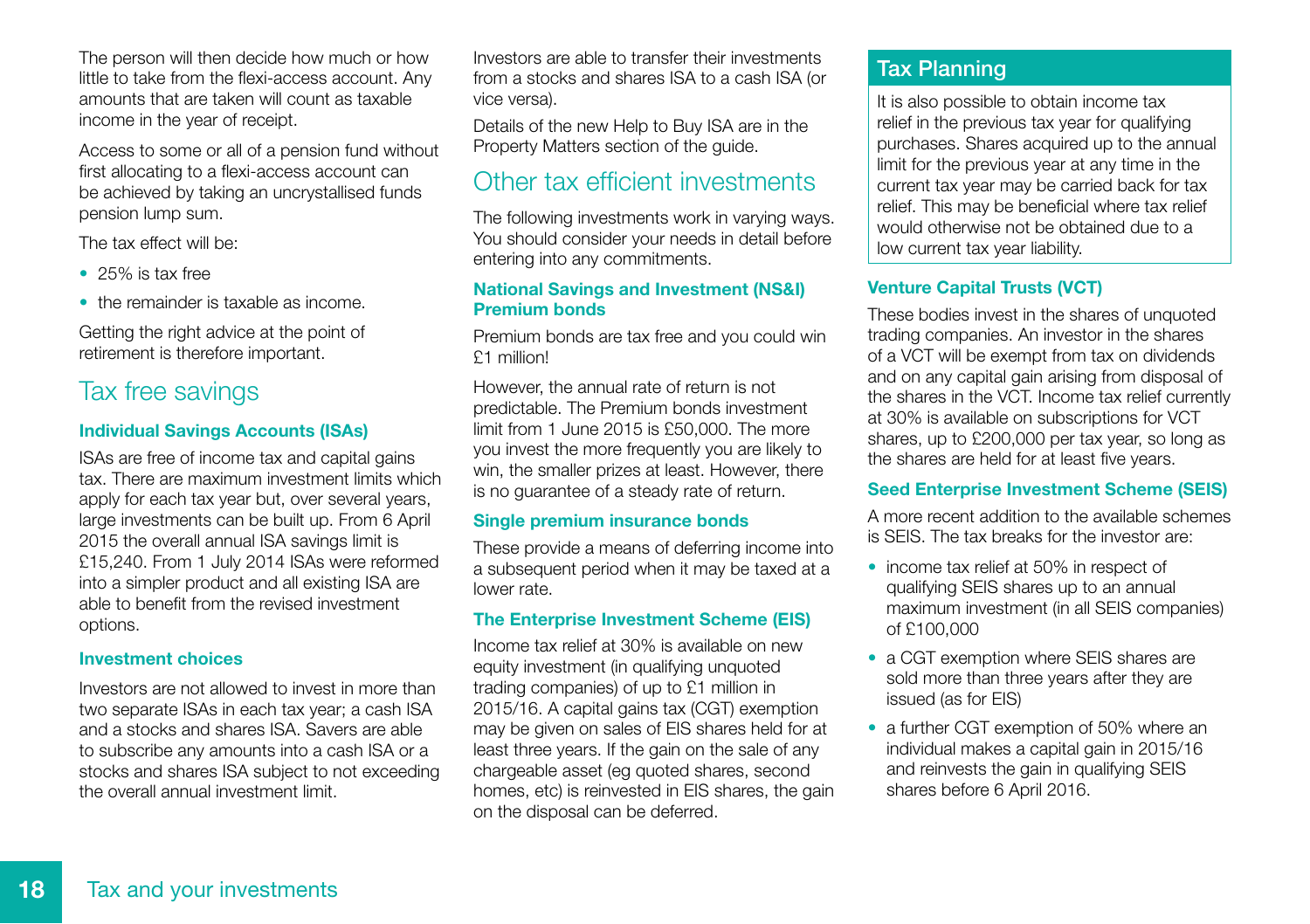## Property matters

Direct investment in residential property has always been a popular form of investment.

## Buy to let

The UK property market, whilst cyclical, has proved over the long-term to be a successful investment. This has resulted in a massive expansion in the buy to let sector.

Traditionally, buy to let involves investing in property with the expectation of capital growth with the rental income from tenants covering the mortgage costs and any outgoings. However, the gross return from buy to let properties, the rent less expenses, can change. Investors also need to take a view on the likelihood of capital appreciation exceeding inflation. Investors should take a long-term view and choose properties with care.

## Practical Tip

When choosing between investments always consider the differing levels of risk and your requirements for income and capital in both the short and long term. An investment strategy based purely on saving tax is not appropriate.

#### **Which property?**

Investing in a buy to let property is not the same as buying your own home. You may wish to get an agent to advise you of the local market for rented property. An agent will also be able to advise you of the standard of decoration and furnishings which are expected to get a quick let.

Letting property can be very time consuming and inconvenient. Tenants will expect a quick solution if the central heating breaks down over the bank holiday weekend! Do not cut corners - a correctly drawn up tenancy agreement will ensure the legal position is clear.

#### **Tax on rental income**

Income tax will be payable on the rents received after deducting allowable expenses. Allowable expenses currently include mortgage interest, repairs, agent's letting fees and an allowance for furnishings where the property qualifies as 'furnished'.

#### **Changes ahead**

The government has announced proposals to restrict the amount of income tax relief landlords can get on residential property finance costs to the basic rate of income tax. This restriction will be phased in over four years from April 2017.

From April 2016 the allowance for furnishings will be no longer be available. However residential landlords will be able claim the actual costs of replacing furnishings.

## Tax Tip

The restrictions on loan interest will be an unwelcome development for landlords paying higher or additional rate of tax. For many investors, the restriction on loan interest relief will materially alter their attitude to the amount of debt taken on.

#### **Disposal**

Where property is disposed of capital gains tax will generally be payable.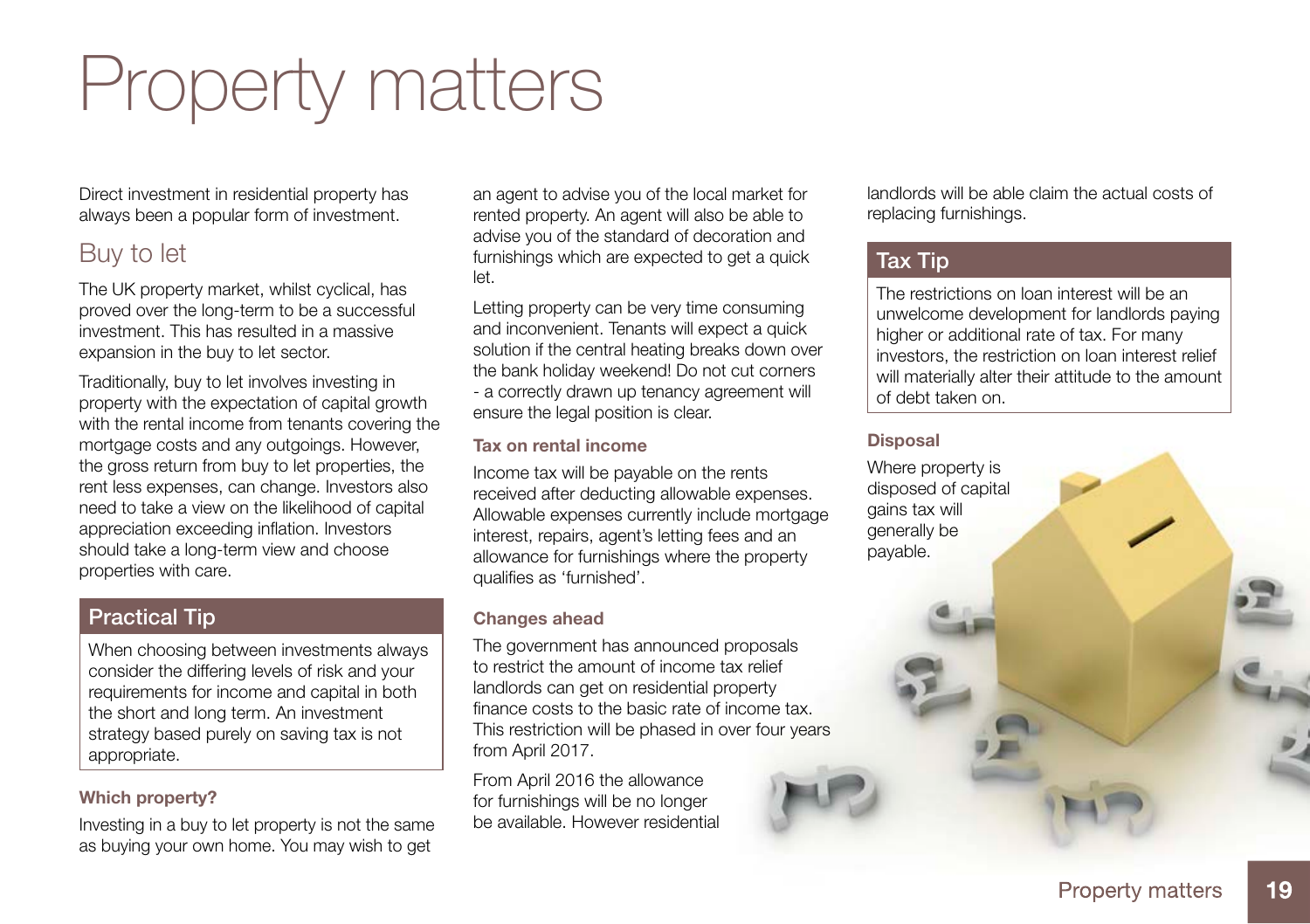This is payable on the difference between the sale proceeds and the original cost. Where property has been improved then these capital costs may be available to reduce the value of the gain. The CGT annual exemption results in the first £11,100 of gains, for 2015/16, being tax free. CGT is payable at 18% or 28% on gains depending on the level of your income. This is further explained in the next chapter.

## Main residence

An individual's or married couple's only or main residence is generally exempt from CGT. The exemption extends to grounds of up to half a hectare provided this is not used for any other purpose. There must also be clear evidence of occupation as a main residence and not just ownership.

#### Tax Planning

Larger grounds may also be exempt, as can the sale of part of the garden or grounds for development. However, professional advice is recommended to plan for the best outcome.

Subject to exceptions, periods of absence are chargeable but, if the main residence was let during absences, as a result of which a charge arises, a 'letting relief' may apply to reduce the chargeable gain.

#### **More than one residence**

Where an individual (or married couple) have two or more residences, only one residence at any one time can be treated as the main home for exemption. This is done by an election.

Provided a particular residence has been the main home at some time, then the last 18 months of ownership will always be exempt. This applies even if another residence has now become the main home during this time.

### Example

Joe has a house in Luton which is his principal private residence and which he has owned for eight years. Fed up with commuting he buys a flat in central London and elects for this to be his main residence. Exactly five years later he sells his home in Luton.

The Luton home is exempt for the first eight years whilst he was living in it and for the last 18 months because, even though he had another home which was his main residence during this time, the last 18 months is always exempt provided the home in question qualified as the main residence at some point.

9.5/13 of the gain on the Luton home will be exempt from capital gains tax. Upon the eventual sale of the flat the whole of that gain will also be exempt.

The main residence exemption can be complex and often causes a good deal of misunderstanding. Please contact us for further advice before making transactions in property.

#### **Inheritance tax (IHT)**

The general growth in house prices over the last three decades, in particular, has caused

real IHT worries. This is because retaining the family home in the estate when it is often the largest asset could result in an IHT liability of up to 40%. At the same time, finding a way to deal with it efficiently for IHT is difficult because individuals need a place to live. The government is proposing measures to reduce the problem for many families. See the Preserving the Inheritance section of this guide for details of new proposals.

#### **Help to Buy ISA**

The government has announced the introduction of a new type of ISA, the Help to Buy ISA, which will provide a tax free savings account for first time buyers wishing to save for a home.

The scheme will provide a government bonus to each person who has saved into a Help to Buy ISA at the point they use their savings to purchase their first home. For every £200 a first time buyer saves, the government will provide a £50 bonus up to a maximum bonus of £3,000 on £12,000 of savings. The government intends the Help to Buy ISA scheme to be available from 1 December 2015 and investors will be able to open a Help to Buy ISA for a period of four years.

As is currently the case it will only be possible for an individual to subscribe to one cash ISA per year. It will not be possible for an account holder to subscribe to a Help to Buy ISA and a cash ISA.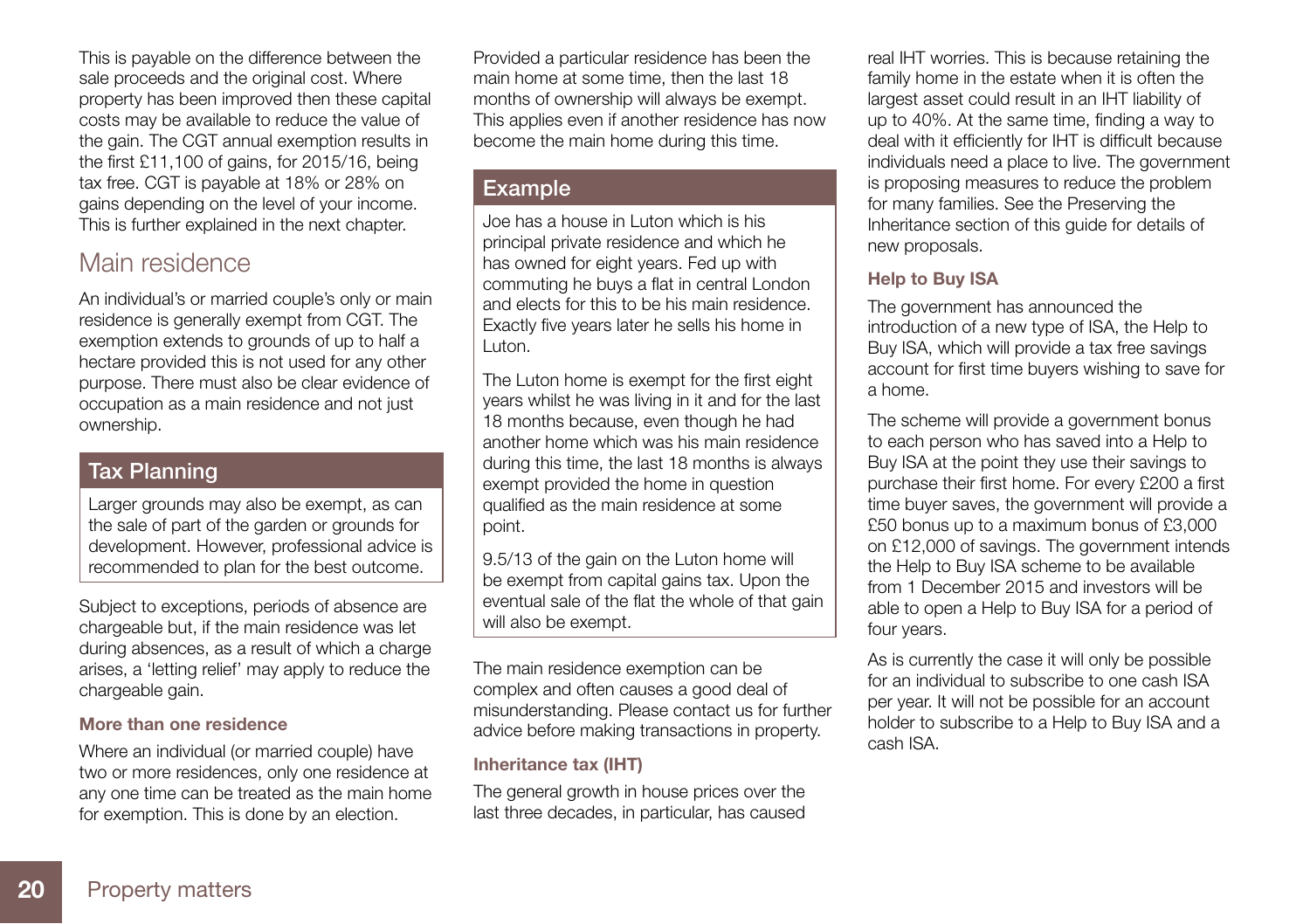## Disposals and capital gains tax

Making the most of your investments requires some understanding of capital gains tax (CGT). CGT arises on the sale of most assets and, subject to various reliefs and exemptions, is payable on the difference between the sale proceeds and the original cost. The CGT annual exemption results in the first £11,100 of gains, for 2015/16, being tax free.

CGT is payable at 18% where total taxable gains and income, after taking into account all allowable deductions are less than the income tax basic rate band (£31,785). CGT payable at 28% applies to gains or any parts of gains above this limit. These rates do not apply to gains eligible for Entrepreneurs' Relief.

Certain other CGT reliefs allow chargeable gains to be deferred for a period of time such as gains deferred under the Enterprise Investment Scheme.

In working out the CGT due, taxpayers will be able to deduct losses and the annual



exemption in a way which minimises the tax due.

Some assets are exempt from CGT such as motor cars (including classic cars), personal goods such as jewellery or antiques sold for less than £6,000, UK government bonds and, crucially, your only or main home.

Where a gain is chargeable, there are a number of reliefs which could be considered mainly in relation to business assets. Such reliefs are mainly used to defer tax until a later date rather than reduce the gain permanently. Entrepreneurs' Relief is the exception.

## Entrepreneurs' Relief

Qualifying gains are taxed at a 10% rate of tax. The amount of the gains that can qualify for relief is currently £10 million.

Qualifying business disposals include:

- qualifying shareholdings
- the whole or part of an unincorporated business
- the disposal of assets on cessation of a business.

There also needs to be a qualifying period of ownership of generally one year up to the disposal.

Where an individual makes a qualifying business disposal, relief may also be available on an 'associated disposal'.

An 'associated disposal' is a disposal of an asset:

- used in a qualifying company or group of companies of the individual or
- used in a partnership, where the individual is a partner.

The 'associated disposal' must be part of the withdrawal of the individual from participation in the business and the available relief may be diluted due to various restrictions. For the associated disposal to qualify it must be made in connection with a disposal of at least a 5% shareholding in the company, or a 5% share in the partnership assets.

Trustees may benefit from the relief but only in very limited circumstances.

## Tax Planning

It is essential, to maximise the relief, that various conditions are met over a period of time prior to any such disposals. Please contact us if this is likely to affect you in the future.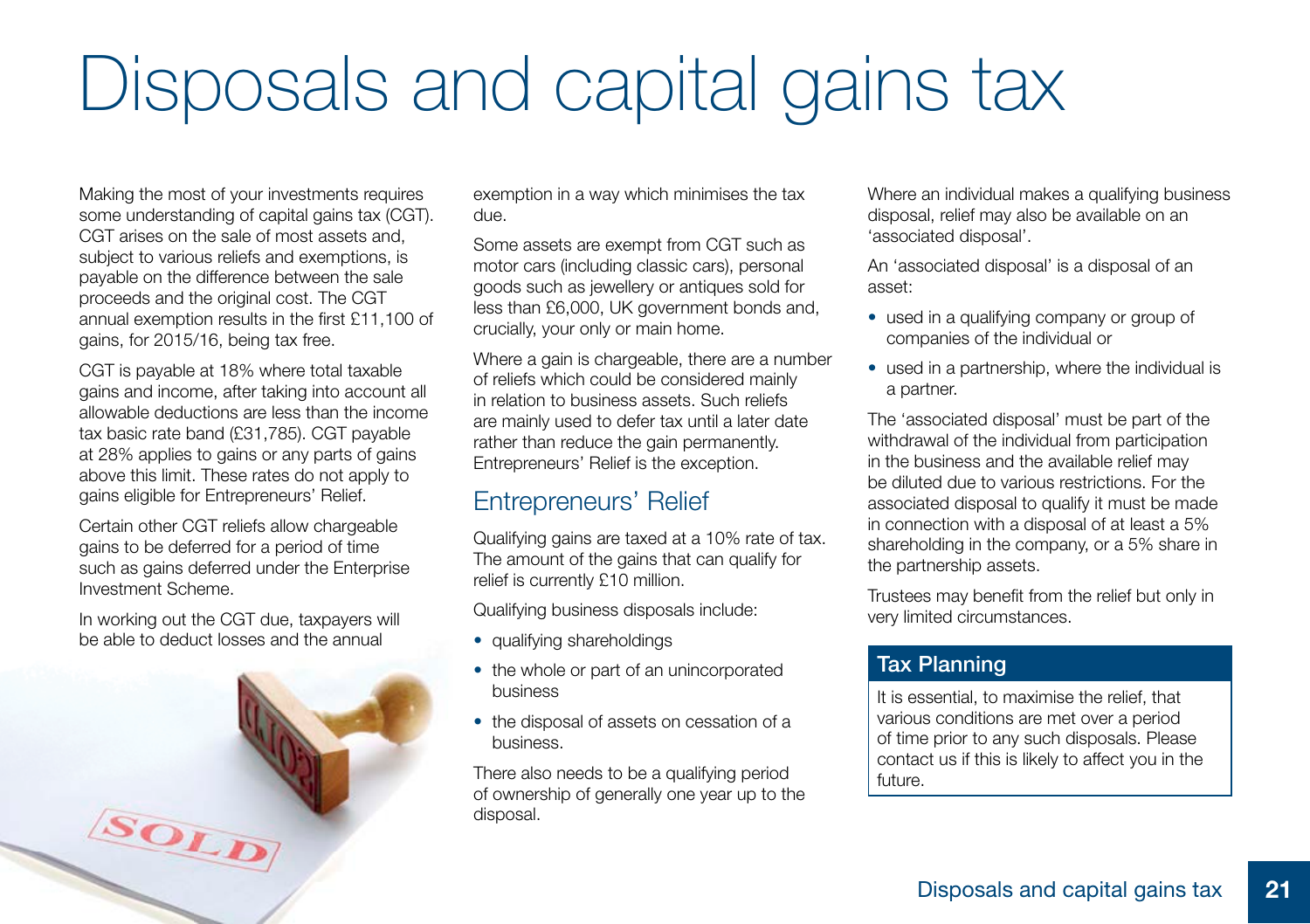## Preserving the inheritance

Inheritance tax (IHT) has some unique features and it is easy to collect because the authorities meet with least resistance. However, it is relatively easy for wealthy taxpayers to at least minimise it, if not avoid it altogether, and consequently IHT is sometimes referred to as a voluntary tax.

Nonetheless, planning to minimise IHT is something that many put off until it is too late and early attention to this tax is almost always worthwhile.

The threshold for IHT (also called the nil rate band) is currently frozen at £325,000 until 6 April 2021. Many estates fall within the charge to IHT and even if your assets are worth less than this you should consider making a Will so that you choose who gets your assets after your death.

## Key features:

- IHT is charged on a person's estate when they die and on certain gifts made during their lifetime
- the rate of tax on death is 40% and 20% on lifetime chargeable transfers. The first £325,000 is not chargeable
- many lifetime gifts are treated as 'potentially exempt transfers' (PETs). So long as the donor lives for at least seven years after

making the PET there will be no possibility of an IHT charge whatever the size of the gift

• there are numerous exemptions and reliefs.

## So what's the problem?

IHT is still a problem because:

- many are simply not in a position to make substantial lifetime gifts because it will leave them with insufficient capital to live on. As a consequence there is likely to be significant value retained in estates on death.
- although the average price of a house in the UK is currently below £325,000, many individuals do have a property which exceeds the average price and this means that the house alone will use up the bulk of the nil rate band and any excess remaining assets, such as investments and cash reserves, may be charged to IHT at 40%. The government has announced the introduction of an additional nil rate band which may help with this issue.

## Mitigating the liability

Do not waste your exemptions. Regularly using IHT exemptions will build up funds outside of the estate without incurring an IHT liability.

Spouses/civil partners can each take advantage of the exemptions, the main ones being:

- an annual allowance of £3,000 per donor per year. This can be carried forward for one year only if unused
- small gifts not exceeding £250 in total per donee per tax year
- gifts made out of income that are typical and habitual
- gifts made in consideration of marriage up to £5,000 if made by a parent, £2,500 by grandparents and £1,000 by others
- gifts to charities whether made during lifetime or on death
- gifts between spouses and registered civil partners, whether made during lifetime or on death.

#### **Planning in lifetime**

If possible you should make absolute gifts in lifetime. A gift to an individual will be a PET so there will be no liability if the donor survives seven years. Even if the donor fails to survive for all of that period there maybe a tax saving because the charge which will arise on the PET will be based on the value of the asset when it was originally gifted and not on the value at the date of death. If the value of the gift is below the threshold there will be no charge on the PET but the gift will use up some of the nil rate band on death. This means that there may be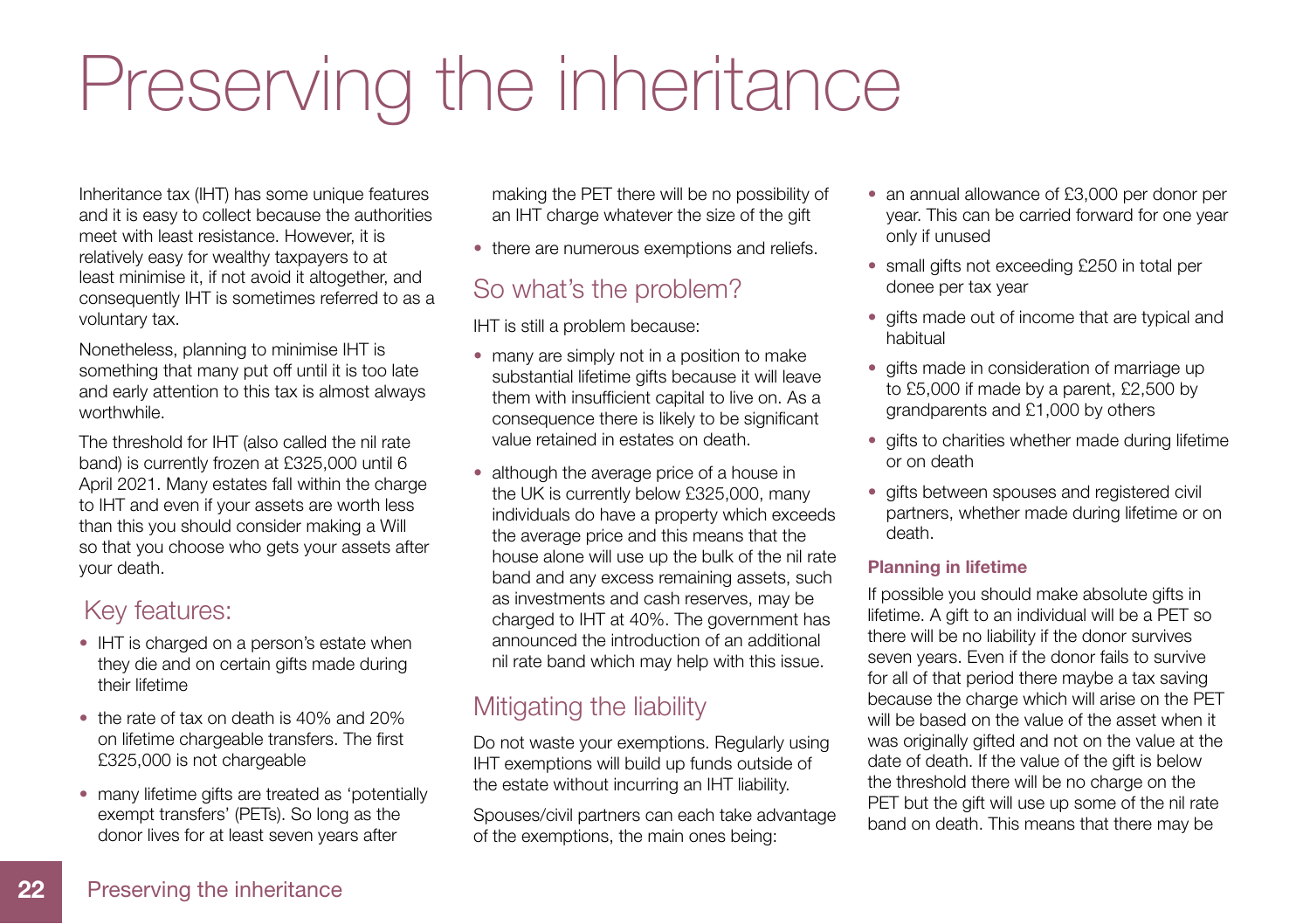more tax to pay on the assets still in the estate on death.

#### Tax Planning

Each spouse/civil partner can take advantage of the IHT nil rate band. Furthermore, gifts between them are exempt (but with special rules for non-UK domiciles). Therefore it pays to use this exemption to broadly equalise estates so that both partners can make full use of exemptions and the nil rate band.

Remember that you cannot continue to benefit in any way from the asset gifted because this will render the gift ineffective for IHT purposes. You cannot, for example, give away your home to your children but continue to live in it rent free.

#### **Use available reliefs**

Important reliefs of up to 100% are available on business assets such as shares in a family trading company or on agricultural property. It is important that these reliefs are utilised because once the asset concerned is sold the relief will be lost. They can only be used in connection with transfers that are chargeable to IHT.

In lifetime it may be worth considering transfers of such assets into trusts for members of the family.

On death such assets should not automatically be left to the surviving spouse because that transfer will be exempt and, if the survivor subsequently sells the asset, the relief will have been wasted.

#### **Consider using trusts**

As stated previously, many lifetime gifts are PETs. So if the donor lives for at least seven years after making the gift the PET is removed from any charge to IHT on death. However, the donor ceases to have any control over what the beneficiary does with the gift.

This is where trusts can be useful. Most transfers into trust are immediately chargeable to IHT but if the value of the assets transferred into trust within a seven year period is below the nil rate band, there is no charge. The assets (and their subsequent growth in value) are removed from the donor's estate.

The rules are complex but significant tax savings can be achieved with careful planning. Trusts can also be an effective way of using important reliefs on businesses and agricultural properties.

### Tax Planning

Using trusts can provide an effective means of removing assets from an estate but still allow flexibility in their ultimate destination and allow the donor to retain some control.

#### **Use the nil rate band on death**

On death, assuming the nil rate band has not already been utilised in the last seven years, it pays to ensure that it is not wasted. This gave rise to practical problems in that if assets equal to the nil rate band were bequeathed to children in the Will, the surviving partner may be left short of funds. The rules were therefore altered several years ago to allow any unused nil rate band on the death of the first spouse to be transferred to the estate of the surviving spouse. The transferred nil rate band can only be used against the estate of the second spouse on death.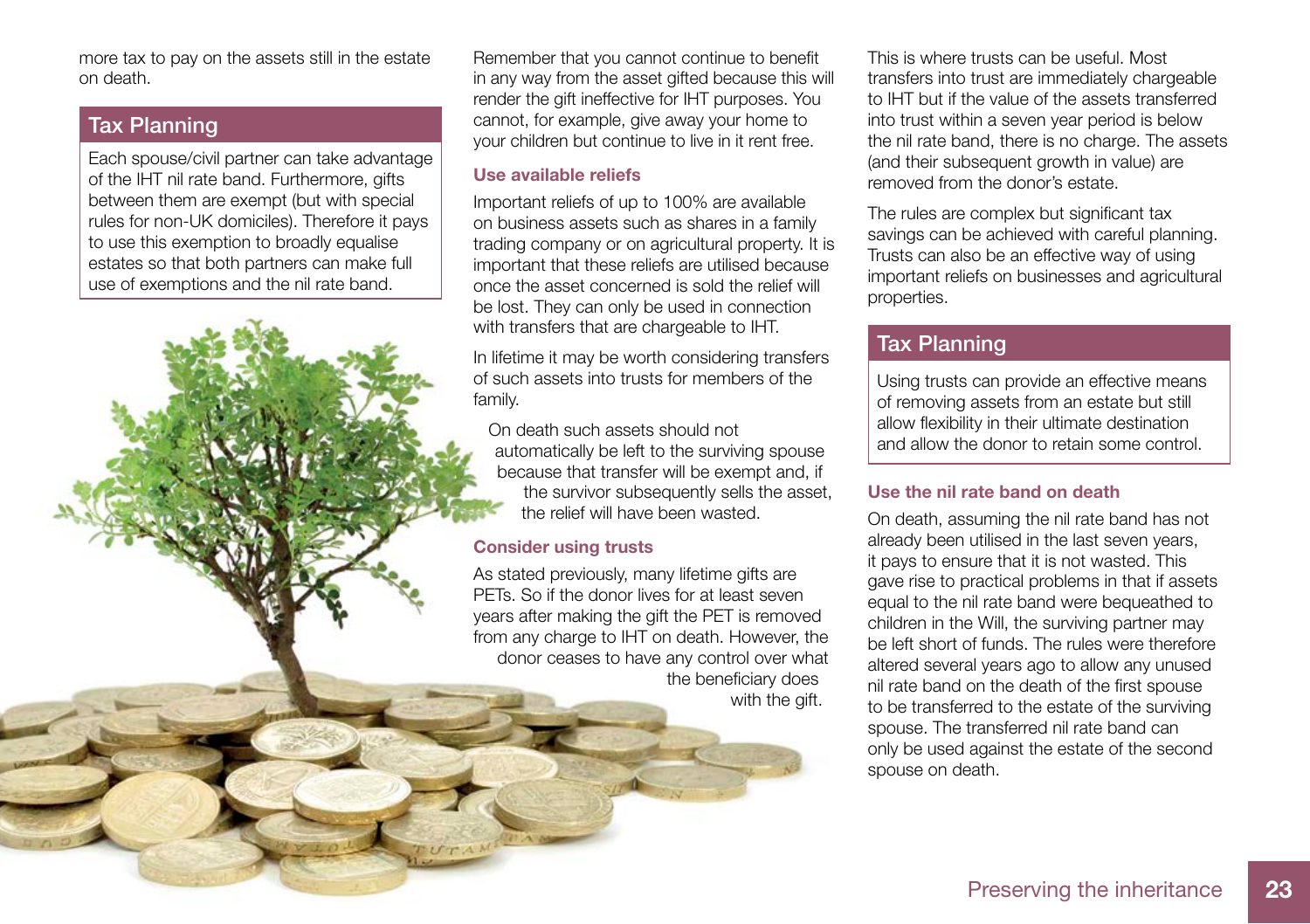#### Example

Tom died leaving the whole of his estate of £800,000 to his wife Pru. A few years later Pru died leaving her whole estate of £900,000 to her children.

Under the current rules, the portion of any nil rate band unused on the death of Tom will be allowable against Pru's estate. In this case as Tom's estate was left to Pru, none of his nil band was utilised, so 100% is available. This is in addition to Pru's own nil rate band. Using the current rates the IHT payable on Pru's death is based on £250,000 (£900,000 - [£325,000 x 2]).

#### **IHT and the main residence nil rate band**

An additional nil rate band is to be introduced where a residence is passed on death to direct descendants such as a child or a grandchild. This will initially be £100,000 in 2017/18, rising £25,000 per annum to £175,000 in 2020/21. The additional band can only be used in respect of one residential property which has, at some point, been a residence of the deceased.

Any unused nil rate band may be transferred to a surviving spouse or civil partner.

It is also proposed, subject to consultation, that the additional nil rate band will also be available when a person downsizes or ceases to own a home on or after 8 July 2015 and assets

of an equivalent value, up to the value of the additional nil rate band, are passed on death to direct descendants.

There will also be a tapered withdrawal of the additional nil rate band for estates with a net value (after deducting any liabilities but before reliefs and exemptions) of more than £2 million. This will be at a withdrawal rate of £1 for every £2 over this threshold.

It is important therefore to consider ways of reducing any potential IHT liability.

#### **Charitable giving**

Legacies to registered charities will reduce the value of the chargeable estate and thus save 40% IHT. In addition the legacies may result in a lower IHT liability on the estate which remains chargeable.

A reduced rate of IHT applies where 10% or more of a deceased's net estate (after deducting IHT exemptions, reliefs and the nil rate band) is left to charity. In those cases the 40% rate will be reduced to 36%.

## Make a Will

If you die without a Will, the intestacy provisions will apply and may result in your estate being distributed in a way you would not have chosen. Keep your Will up-to-date to reflect changes in the family situation. In particular, Wills need to be reviewed and amended as



necessary on marriage or on divorce. The precise position depends on whether English or Scots law applies.

#### **Use life assurance**

Life assurance arrangements can be used as a means of removing value from an estate and also as a method of funding IHT liabilities. A policy can be arranged to cover IHT due on death. It is particularly useful in providing funds to meet an IHT liability where the assets are not easily realised, eg family company shares.

*This guide is published for the information of clients. It provides only an overview of the regulations in force at the date of publication, and no action should*  be taken without seeking professional advice. Therefore no responsibility for loss occasioned by any person acting or refraining from action as a result of *the material contained in this guide can be accepted by the authors or the firm.*